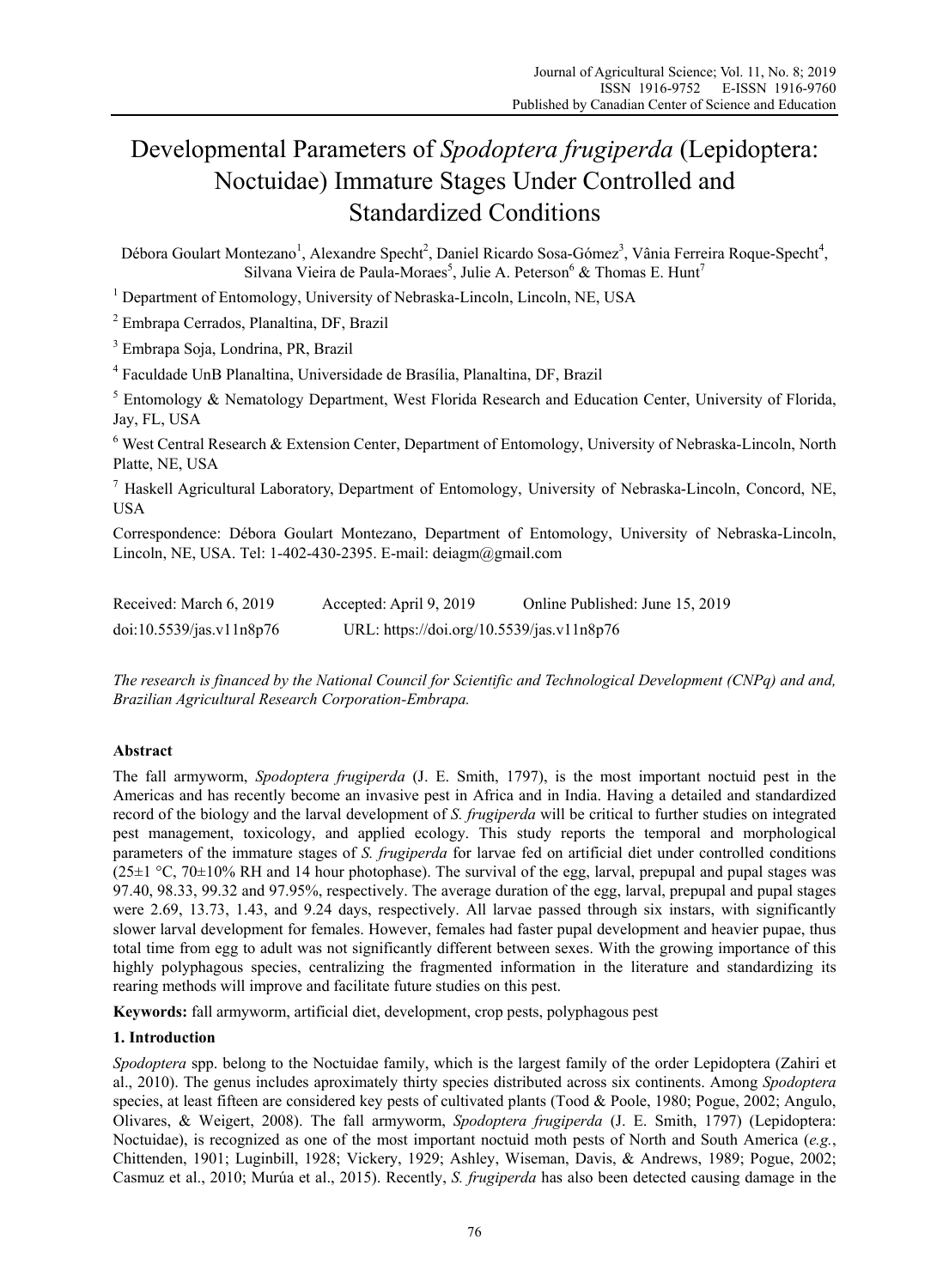African continent (Goergen, Kumar, Sankung, Togola, & Tamò, 2016), in India (Sharanabasappa et al., 2018), and there have been interception reports in Europe, with specimens detected in Germany and The Netherlands (CABI, 2017). In a recent host plant review of *S. frugiperda*, it was identified that larvae have the potential to consume 353 different plant species belonging to 76 botanical families (Montezano et al., 2018), including crops, weeds, ornamental plants and seedlings in nurseries (*e.g.*, Luginbill 1928; Silva et al., 1968; Labrador, 1967; Coto, Saunders, Vargas, & King, 1995; Pogue, 2002; Pastrana, 2004; Casmuz et al., 2010; Montezano et al., 2018). In addition, resistante phenotypes have been reported to Bt corn (Storer et al., 2010) and insecticides (Yu, 1991). *Spodoptera frugiperda* is a pest of the majority of cultivated plant species (Montezano et al., 2018), but greatest damage occurs in grasses such as maize and sorghum, and in other monoculture crops such as cotton and soybean (Pitre & Hogg, 1983; Bueno, Bueno, Moscardi, Parra, & Hoffmann-Campo, 2011; Hardke, Lorenz, & Leonard, 2015). Although *S. frugiperda* is such a widespread pest of many crop species, detailed biological and developmental information is deficient; the majority of the literature varies in rearing methodology and sometimes does not count for differences between sexes. Detailed information on this pest's biology and standardization of its rearing methods is necessary for the development of robust *S. frugiperda* integrated pest management (IPM) and insect resistance management (IRM). Considering the importance of *S. frugiperda* and other *Spodoptera* spp. for several crops of economic interest, this study compares the biology of the main representatives of *Spodoptera* occurring in the Americas, reared under the same conditions. This study complements previous contributions on the biology of immatures and adults of *S. albula* (Walker, 1857) (Montezano et al., 2013a, 2014a), *S. eridania* (Stoll, 1782) (Montezano, Specht, Sosa-Gómez, Roque-Specht, & Barros, 2013b, 2014b), *S. dolichos* (Fabricius, 1794) (Montezano et al., 2015a, 2015b) and *S. cosmioides* (Walker, 1858) (Specht & Roque-Specht, 2016) reared under the same conditions. Montezano et al. (2013a) employed and validated a methodology that incorporated detailed rearing procedures not made by others studies, *e.g.*, a larger number of neonates evaluated individually to adult emergence, including a more complete detailing of biological parameters, with minimal interference in its development.

#### **2. Materials and Methods**

#### *2.1 Insects and Laboratory Conditions*

Experiments were conducted under laboratory conditions at the Entomology Laboratory of Embrapa Cerrados, Planaltina, Federal District, Brazil. The *Spodoptera frugiperda* colony was initiated by collecting 54 caterpillars from conventional maize ears at Embrapa Cerrados experimental station (15°36′34.9″ S, 47°44′36.7″ W, 1170 m a.s.l.). Collected *S*. *frugiperda* larvae were reared on artificial larval diet that has also been used for rearing *S. eridania*, *S. albula*, *S. dolichos* and *S. cosmioides* (Montezano et al., 2013a; 2014b; 2015a; Specht & Roque-Specht, 2016). The artificial diet was adapted from Greene, Leppla, and Dickerson (1976) with full recipe and preparation instructions published in Montezano et al. (2013a). One female and one male moth that emerged on the same day were placed inside an oviposition cage consisting of cylindrical plastic containers (20 cm diameter, 15 cm height). The top of each cage was closed with clear plastic film with filter paper strips attached for oviposition. The bottom of each cage was lined with filter paper and sealed with a plastic cover (20.5 cm diameter). Containers were examined daily to record adult survival and to remove and count the number of eggs in each egg mass. Dead females were dissected to determine the number of spermatophores they had received from males during copulation. Egg, larval and pupal development were evaluated as described in those sections below. All experiments were performed in a rearing room  $(25\pm1 \degree C, 70\pm10\% \degree RH)$  and a 14 hour photophase) with evaluations performed daily at 2:00 PM.

#### *2.2 Molecular Confirmation of Species and Strain Identity*

Due to intraspecific divergence, *S. frugiperda* populations can be characterized as two strains: maize and rice. These strains differ in genetics (Pashley, 1986; Levy, García, & Maruniak, 2002; Nagoshi & Meagher, 2003, 2004; Prowell, McMichael, & Silvain, 2004; Cañas-Hoyos, Lobo-Echeverri, & Saldamando-Benjumea, 2017), morphometry (Cañas-Hoyos, Márquez, & Saldamando-Benjumea, 2014), reproductive behavior (Pashley & Martin, 1987; Pashley, Hammond, & Hardy, 1992; Groot, Marr, Heckel, & Schölf, 2010) and pheromone composition (Cañas-Hoyos et al., 2017); therefore we consider it relevant to verify the identity of our insect colony in order to make our results comparable with previous and future studies.

DNA from 16 first generation larvae was obtained using a CTAB-based protocol (Rogers & Bendich, 1998) and the mitochondrial COI gene was amplified in a 25  $\mu$ L PCR reaction mix containing 2.5  $\mu$ L of 10× reaction buffer, 2.0 µL of 2.5 mM dNTP, 1.0 µL of 5 µM forward primer, 1.0 µL of 5 µM reverse primer, 1.25 µL of 50 mM MgCl<sub>2</sub>, 5.0 µL of 5  $\eta g \mu L^{-1}$  DNA template, and 0.2 µL of 5 U  $\mu L^{-1}$  Taq DNA polymerase (Invitrogen, Carlsbad, CA, USA). The thermocycling program was  $94 \text{ °C}$  (1 min), followed by 35 cycles of 92  $\text{ °C}$  (45 s), 50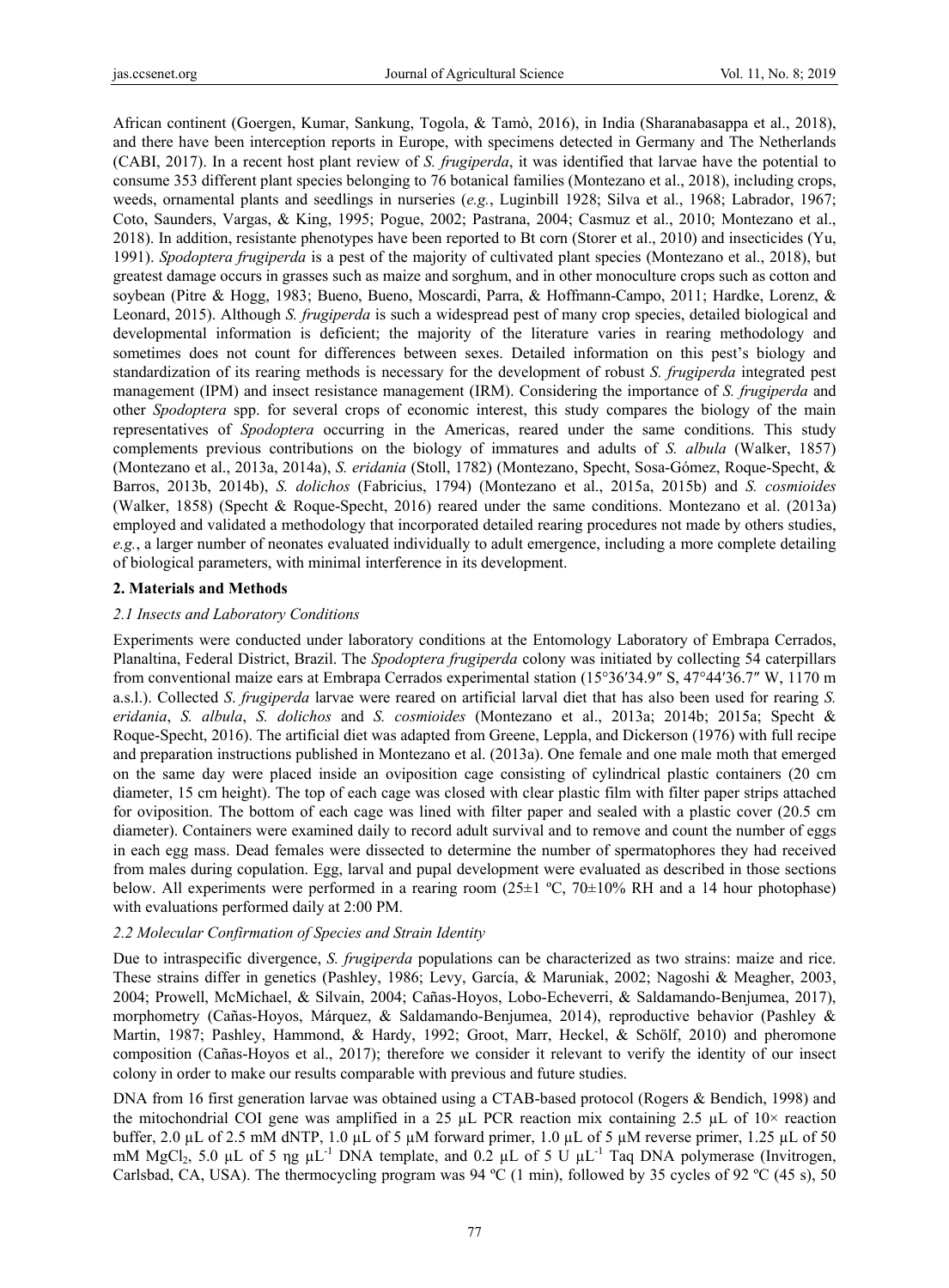ºC (45 s), 72 ºC (1 min), and a final segment of 72 ºC for 5 min. Primers were synthesized by Invitrogen (Carlsbad, CA, USA). Partial amplification of the COI region used the primer pair COI-893F (5'-CACGAGCATATTTTACATCWGCA-3') and COI-1303R (5'-CAGGATAGTCAGAATATCGACG-3') to produce a 410-bp fragment (Nagoshi, Meagher, & Hay-Roe, 2012). *Spodoptera frugiperda* samples were identified by digestion of the PCR product with 0.25  $\mu$ l of the restriction enzyme EcoRV (2,000 U 10  $\mu$ L<sup>-1</sup>) (Invitrogen, Carlsbad, CA, USA) and incubated at 37 ºC for 5 h. Gel loading buffer (50% sucrose, 0.15% bromophenol blue in water) was added (2 µL per sample), and the entire reaction was loaded on a 1.3% agarose horizontal gel in SB buffer (10 mM NaOH, pH 8.5, adjustment with boric acid). Fragments were visualized on a UV light box (LTB-21 × 26 HE model, Loccus, Cotia, SP, Brazil).

## *2.3 Egg Stage*

The viability and embryonic period were evaluated for 8,508 eggs (from 27 egg masses). The egg masses were obtained from eight oviposition cages with one moth pair each. The egg masses selected were representative of the oviposition period (including the first and last oviposition). Copulation was confirmed by counting the number of spermatophores in the bursa copulatrix of females, indicating that they had been inseminated during the experiment. The egg masses used were from females with one  $(n = 5)$  or two  $(n = 3)$  spermatophores. Each one-day-old egg mass was individually placed in a Petri dish (10 cm diameter, 1.5 cm height) lined with filter paper moistened with distilled water and observed daily until eclosion.

# *2.4 Larval Stage*

The larval development study was conducted using 300 neonates 24 h after hatching. Larvae were reared on artificial larval diet adapted from Greene et al. (1976) according to Montezano et al. (2013a) that has also been used for rearing *S. eridania*, *S. albula*, *S. dolichos* and *S. cosmioides* (Montezano et al., 2013a, 2014b, 2015a; Specht & Roque-Specht, 2016).

Neonates were selected from the same egg mass and were individually placed in plastic containers (300 mL volume, 10 cm diameter, 15 cm height). A small wad of cotton (~1 cm in diameter) moistened with distilled water to maintain humidity and a  $\sim$ 1 cm<sup>3</sup> piece of artificial diet were deposited in the plastic container. Daily observations were made to verify the survival and development of the larvae by collection of the molted head capsules. The head capsules were individually stored and labeled by larva in microcentrifuge tubes and measured with a micrometer under a microscope. In cases where the head capsule was not recovered (presumed to have been consumed by the larva), instar changes were noted by comparing its size with other larvae. The diet and moist cotton were replaced daily. The growth ratio was determined by head capsule size, measuring the distance between genae (mm) of each instar of 40 randomly sampled larvae (20 females and 20 males). The mean growth ratio was calculated by dividing the mean head capsule width of each instar by the mean head capsule width of the previous instar.

## *2.5 Prepupal Stage*

When larvae reached the prepupal period, characterized by a decrease in size and the interruption of feeding, the insect was transferred into a transparent plastic container (10 cm diameter, 5 cm height) containing expanded vermiculite moistened with distilled water. Prepupae built the pupal chamber attached to the wall, which made it possible to observe metamorphosis and determine the end of the prepupal period.

# *2.6 Pupal Stage*

Pupae were kept in the same container and conditions as in the prepupal stage. The daily activities consisted of maintaining the moisture, with a few drops of distilled water, and recording the emergence of adults. Sex determination was performed following Angulo and Jana (1982) on the second day after pupation, when the cuticle is further hardened. Considering that precise sex determination is only possible during the pupal stage, the identity of each larva was preserved throughout the study. Therefore, it was possible to track the development of each *S. frugiperda*, including the sex. Weight was measured using a high precision semi-analytical balance.

## *2.7 Data Analysis*

Biological parameters, such as stage duration, size and weight were analyzed using descriptive statistics with the calculation of means and standard deviations. The sex ratio considers the number of females divided by number of females plus number of males. When necessary, means of sexes were compared using a t-test assuming unequal variances, at a significance level of  $5\%$  ( $\alpha$  = 0.05) using SPSS® (Statistical Package for Social Sciences) version 19 for Windows.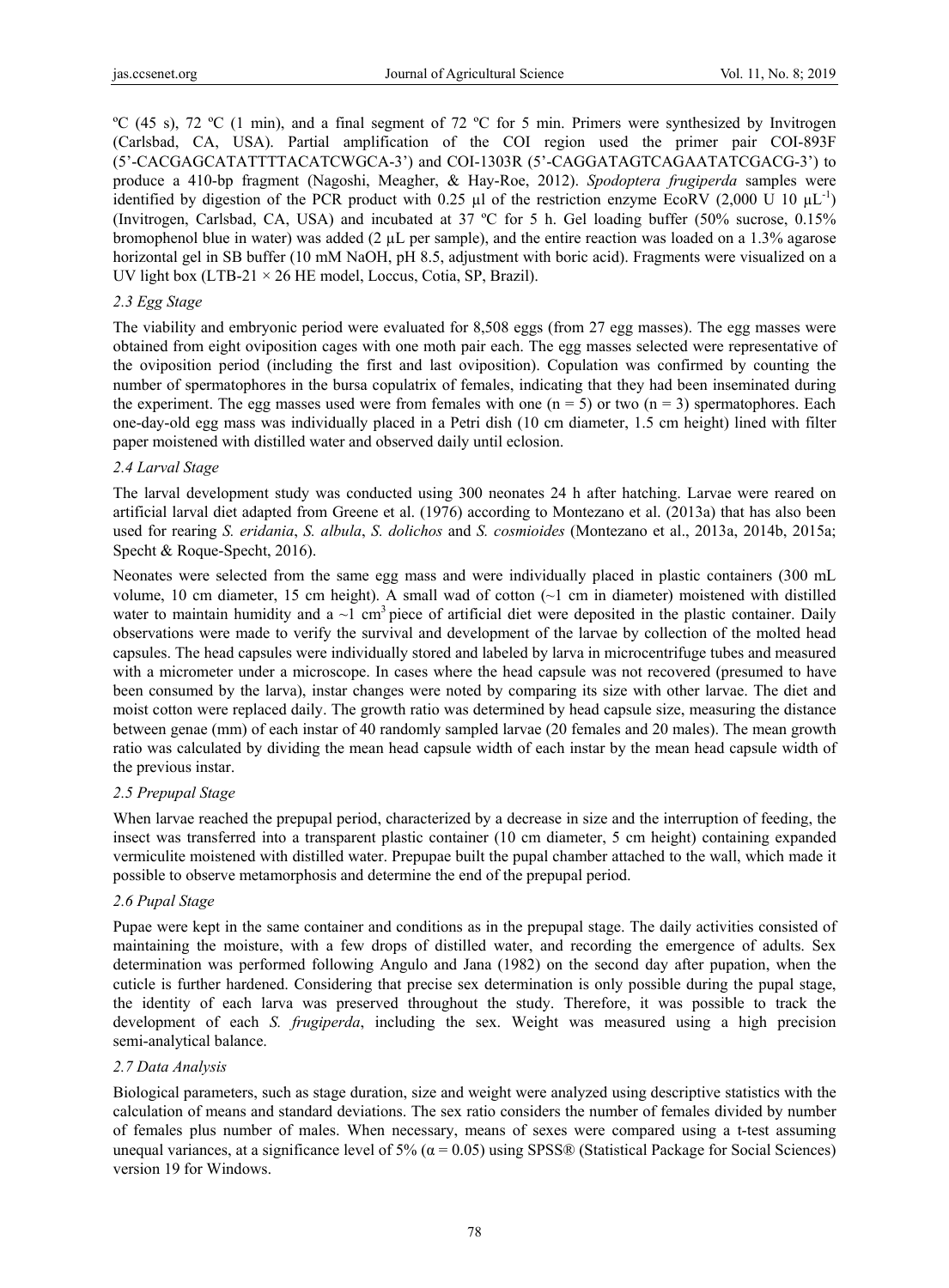# **3. Results**

# *3.1 Molecular Confirmation of Species Identity*

The amplification product after digestion with EcoRV was uncut, producing a single 410-bp fragment. The presence of one fragment after digestion with EcoRV means that the *S. frugiperda* population belongs to the maize-strain, whereas the digested rice-strain product produces two bands of 289 and 121 bp (Nagoshi, Silvie, & Meagher et al., 2007).

# *3.2 Biology of Egg, Larval, Prepupal, and Pupal Stages*

The overall survival of immature stages of *S. frugiperda* was approximately 93% (Table 1). The embryonic period ranged from 2 to 3 days and the mean period for all eggs to complete development was 2.69 days (Table 1). Developmental time for female larvae during the fifth and sixth instar, as well as total developmental time (including prepupal period), was significantly longer than for male larvae (Table 2). The prepupal developmental time did not differ between sexes (Table 2). However, in pupal stage the duration of females was significantly shorter than males. Thus, differences in developmental duration between sexes (females with longer duration in the larval stage and shorter in the pupal stage), resulted in no difference for the total immature development period. A significant difference in size between sexes was detected at the end of larval development, in the fifth and sixth instar, when female larvae were bigger than males and the growth rate of female larvae was greater (Table 3). The sex ratio determined from 146 female and 141 male pupae was 0.509, which does not differ significantly from a 1:1 ratio ( $\chi^2$  = 0.087; p = 0.289). Pupal weight was highly variable (150-342 mg), although mean pupal weight was significantly higher in females (Table 4).

Table 1. Survival (%) and duration, in days, presented as mean±standard deviation ( $\overline{X} \pm SD$ ) and range (minimum and maximum) of *Spodoptera frugiperda* immature stages reared on artificial diet under controlled conditions  $(25\pm1 \degree C, 70\pm10\% \text{ RH}$  and 14 hours of photophase)

| Stage    | Number of insects (initial–final) | Survival $(\% )$ | Duration days $(X\pm SD)$ | Range (days)             |
|----------|-----------------------------------|------------------|---------------------------|--------------------------|
| Egg      | 8508-8267                         | 97.40            | $2.69\pm0.46$             | $2 - 3$                  |
| Larval   | 300-295                           | 98.33            | $13.73 \pm 1.91$          | $11 - 20$                |
| Prepupal | 295-293                           | 99.32            | $1.43\pm 0.57$            | 1-3                      |
| Pupal    | 293-287                           | 97.95            | $9.24 \pm 1.76$           | $7 - 14$                 |
| Overall  | -                                 | 93.18            | 27.09                     | $\overline{\phantom{0}}$ |

Table 2. Duration of *Spodoptera frugiperda* immature stages presented as mean±standard deviation ( $\overline{X}$ ±SD) for females and males reared on artificial diet under controlled conditions (25±1 ºC, 70±10% RH and 14 hour photophase)

| Stage                |                       | Duration days         |                     |  |
|----------------------|-----------------------|-----------------------|---------------------|--|
|                      | Females ( $n = 146$ ) | Males ( $n = 141$ )   | $Sig.$ <sup>1</sup> |  |
| Larval Instars       |                       | $\overline{X} \pm SD$ |                     |  |
| I                    | $2.57 \pm 0.54$       | $2.57 \pm 0.54$       | ns                  |  |
| П                    | $2.07 \pm 0.56$       | $2.07 \pm 0.54$       | ns                  |  |
| Ш                    | $2.13 \pm 0.49$       | $2.11 \pm 0.46$       | ns                  |  |
| IV                   | $2.48 \pm 0.65$       | $2.38 \pm 0.57$       | ns                  |  |
| V                    | $2.57\pm0.56$         | $2.44\pm0.51$         | $\ast$              |  |
| VI                   | $2.13 \pm 0.39$       | $1.92 \pm 0.52$       | $**$                |  |
| Prepupae             | $1.48 \pm 0.61$       | $1.38 \pm 0.51$       | ns                  |  |
| Larvae + Prepupae    | $15.44\pm3.80$        | $14.87 \pm 1.76$      | $* *$               |  |
| Pupae                | $8.93 \pm 1.80$       | $9.57 \pm 1.65$       | $* *$               |  |
| Overall <sup>2</sup> | $24.37 \pm 2.68$      | 24.44±2.44            | ns                  |  |

 $Note.$ <sup>1</sup> Comparisons between growth stage duration means of females and males, using a Student t-test, considering different variances, at a significance level of 95% (ns =  $p > 0.05$ , \* =  $p < 0.01$ ; \*\* =  $p < 0.001$ )

 $2$  Larval + prepupal + pupal developmental time.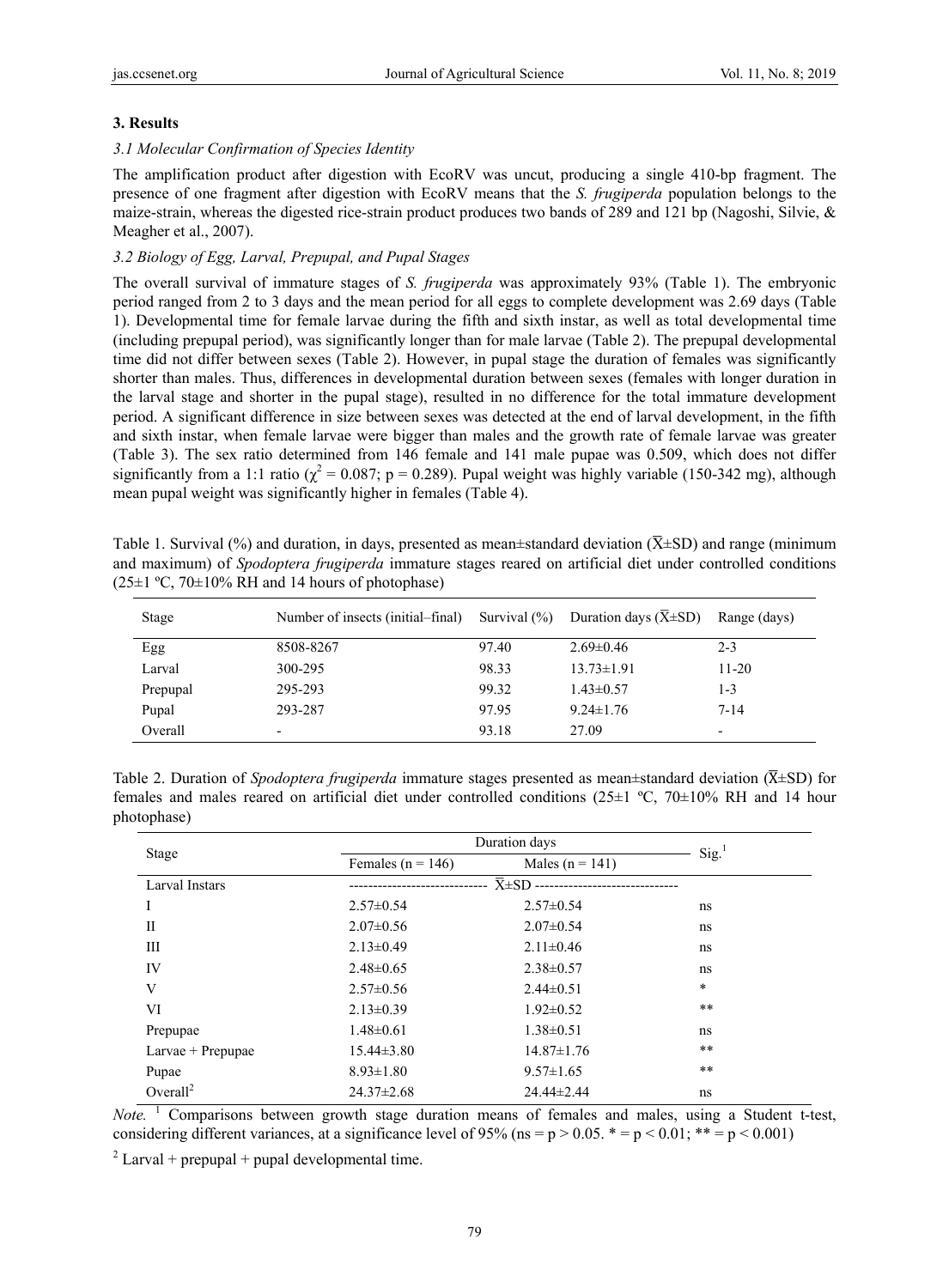| Instar      |                       | Both sexes $(n = 40)$    |                          | Females $(n = 20)$       |                          | Males ( $n = 20$ ) |                 |
|-------------|-----------------------|--------------------------|--------------------------|--------------------------|--------------------------|--------------------|-----------------|
|             | $\overline{X} \pm SD$ | GR <sup>T</sup>          | $\overline{X} \pm SD$    | GR                       | $\overline{X} \pm SD$    | <b>GR</b>          | $\text{Sig.}^2$ |
|             | $0.35 \pm 0.02$       | $\overline{\phantom{0}}$ | $0.35 \pm 0.02$          | $\overline{\phantom{a}}$ | $0.35 \pm 0.02$          | ٠                  | ns              |
| $_{\rm II}$ | $0.56 \pm 0.03$       | 1.63                     | $0.57 \pm 0.03$          | 1.63                     | $0.56 \pm 0.03$          | 1.62               | ns              |
| Ш           | $0.87 \pm 0.04$       | 1.54                     | $0.87 \pm 0.04$          | 1.53                     | $0.87 \pm 0.05$          | 1.56               | ns              |
| IV          | $1.27 \pm 0.06$       | 1.46                     | $1.29 \pm 0.06$          | 1.49                     | $1.25 \pm 0.07$          | 1.44               | ns              |
| V           | $1.85 \pm 0.12$       | 1.46                     | $1.89 \pm 0.12$          | 1.47                     | $1.81 \pm 0.09$          | 1.44               | *               |
| VI          | $2.72 \pm 0.20$       | 1.47                     | $2.80 \pm 0.23$          | 1.48                     | $2.64\pm0.13$            | 1.46               | $\ast$          |
| Mean        |                       | 1.51                     | $\overline{\phantom{0}}$ | 1.52                     | $\overline{\phantom{a}}$ | 1.43               |                 |

Table 3. Head capsule widths (mm) presented as mean±standard deviation ( $\overline{X} \pm SD$ ) of *Spodoptera frugiperda* larvae at each instar and respective growth ratios, reared on artificial diet under controlled conditions (25±1 ºC, 70±10% RH and 14 hour photophase)

 $N<sub>ote.</sub>$ <sup>1</sup> GR = Growth ratio (value that represents the division of each instar by the previous one).

 $2 \text{ Sig.}$  = Comparisons between head capsule width means of females and males using a Student t-test, considering different variances, at a significance level of 95% (ns =  $p > 0.05$ ; \* =  $p < 0.01$ )

Table 4. Pupal weight (mg) of *Spodoptera frugiperda* presented as mean±standard deviation ( $\overline{X}$ ±SD) and range (minimum and maximum) reared on artificial diet under controlled conditions ( $25\pm1$  °C,  $70\pm10\%$  RH and 14 hour photophase)

| Sex                       | Number of insects | Pupal weight (mg) $(X\pm SD)$ | Range (mg)               |
|---------------------------|-------------------|-------------------------------|--------------------------|
| Female                    | 146               | $230.53\pm43.47$              | 150-342                  |
| Male                      | 41                | $189.67 \pm 22.16$            | 143-243                  |
| Significance <sup>1</sup> |                   | *                             | $\overline{\phantom{0}}$ |

*Note.* <sup>1</sup> Comparison of means using a Student t-test, considering different variances, at a significance level of 95%  $(* = p < 0.001)$ 

## **4. Discussion**

The overall survival of immature of *S. frugiperda* reared on artificial diet under controlled conditions and minimal interference was approximately 93% (Table 1). The high survival observed for *S. frugiperda* in this study, as well as for other species reared under the same conditions: *S. albula*, *S. eridania*, *S. dolichos* and *S. cosmioides* (Montezano et al., 2013a, 2014b, 2015b; Specht & Roque-Specht, 2016), indicates the adequacy of the rearing method and the diet for comparative studies. These results can also be considered satisfactory based on a report from Singh (1983), which states that artificial diets should provide survival rates higher than 75%.

The relatively high egg viability (Table 1) is consistent with studies reported in the literature for *S. frugiperda* (*e.g.*, Luginbill, 1928; Leiderman & Sauer, 1953; Busato et al., 2008; Milano, Berti Filho, Parra, & Cônsoli, 2008) and other species from the same genus (*e.g.*, Sadek & Anderson, 2007; Montezano et al., 2013a, 2014b, 2015b; Specht & Roque-Specht, 2016). The egg incubation period of *S. frugiperda* ranged from two to three days (Table 1) and was similar to other reports for *S. frugiperda* reared under similar temperatures and conditions (*e.g.*, Hynes, 1942; Veloso, Parra, & Nakano, 1983; Nieto-Hernández & Llanderal-Cázares, 1982; Machado, Giannotti, & Oliveira, 1985; Clavijo, Fernández, Ramírez, Delgado, & Lathullerie, 1991; Rizzo & La Rossa, 1992; Valverde, Toledo, & Popich, 1995; Santos, Redaelli, Diefenbach, & Efrom, 2004; Busato et al., 2005). This study also shows that the egg incubation period for *S. frugiperda* is shorter than the one observed for *S. albula*, *S. cosmioides*, *S. dolichos* and *S. eridania* reared under the same conditions (Montezano et al., 2013a, 2014b, 2015b; Specht & Roque-Specht, 2016).

The larval survival (Table 1) was high when compared to other reports for *S. frugiperda* fed on artificial diet (Pencoe & Martin, 1982; Lynch, Nwanze, Wiseman, & Perkins, 1989; Clavijo et al., 1991; Giolo, Grutzmacher, Garcia, & Busato, 2002) and some of its main hosts (Pencoe & Martin, 1982; Ali, Luttrell, & Pitre, 1990). In addition, larval survival was higher than that reported in the majority of studies with this species, both on artificial and natural diet when larvae are exposed to less favorable temperatures and unsuitable host plants (*e.g.*, Piedra, 1974; Kasten, Precetti, & Parra, 1978; Garner & Lynch, 1981; Pitre & Hogg, 1983; Parra & Carvalho, 1984; Crocomo & Parra, 1985; Ali et al*.,* 1990; Silveira, Vendramim, & Rossetto, 1997; Botton, Carbonari,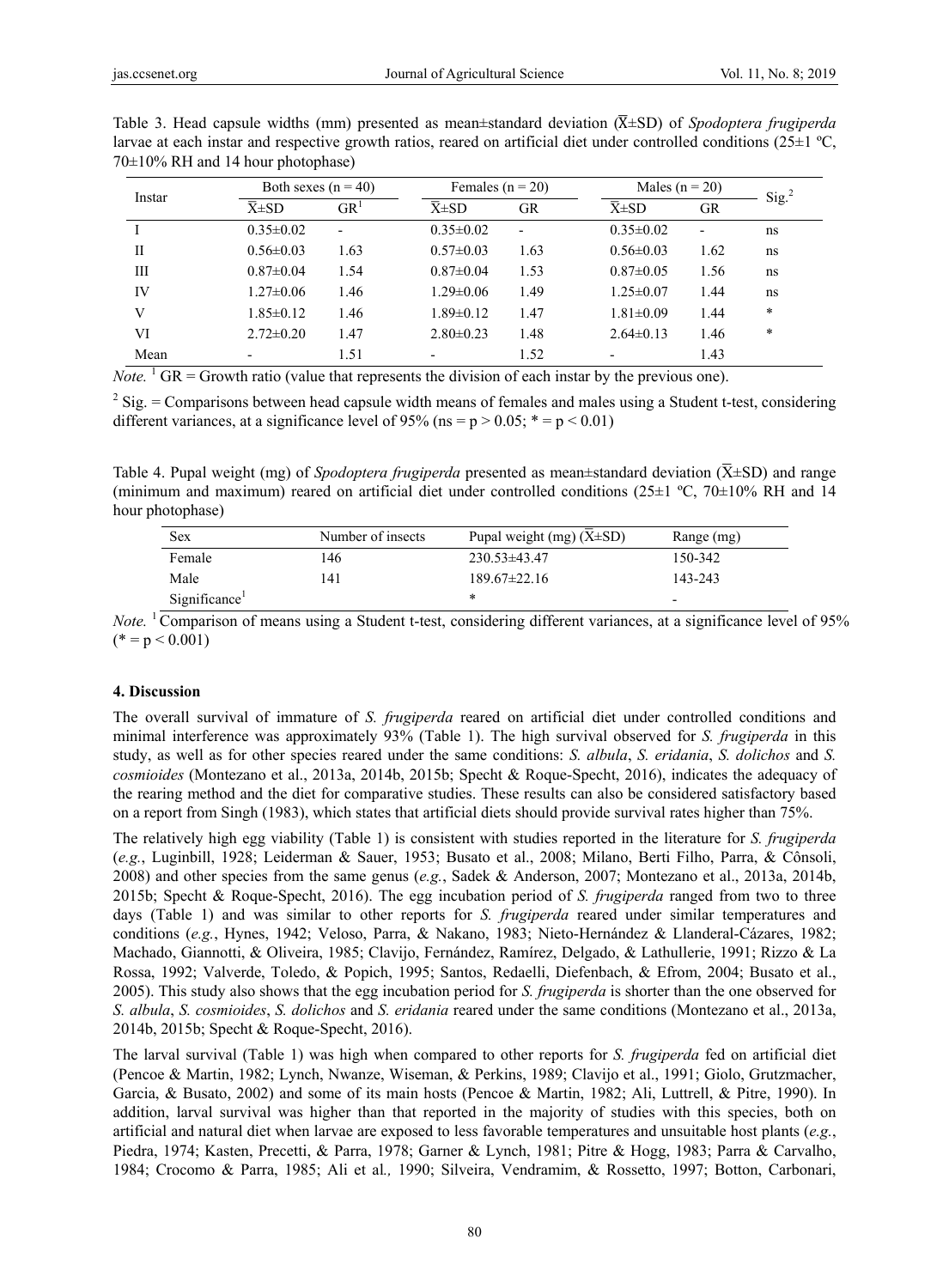Garci, & Martins, 1998; Murúa, Defagó, & Virla 2003; Busato et al., 2005; Boregas, Mendes, Waquil, & Fernandes*,* 2013; Dias et al*.,* 2016; Silva et al., 2017).

It is important to note that all *S. frugiperda* larvae in this study developed through six instars (Table 2). *Spodoptera frugiperda* is known to have highly variable larval development, ranging from five to ten instars, with a higher number of instars on less suitable host plants and at lower temperatures throughout its geographic range. The number of instars reported in the literature include: five (Leiderman & Sauer, 1953; Campos, 1970; Escalante, 1974; Ali et al., 1990; Santos, Redaelli, Diefenbach, & Efron, 2003), six (Luginbill, 1928; Marques, 1932; Hynes, 1942; Leiderman & Sauer, 1953; Doporto & Enkerlin, 1964; Labrador, 1967; Campos, 1970; Vázquez, Carrillo, Granados, & García, 1975; Pencoe & Martin, 1981, 1982; Nieto-Hernández & Llanderal-Cázares, 1982; Alvarez & Sánchez, 1983; Veloso et al., 1983; Parra & Carvalho, 1984; Crocomo & Parra, 1985; Machado et al., 1985; Castro & Pitre, 1988; Ali et al*.,* 1990; Rizzo & La Rossa, 1992), seven (Luginbill, 1928; Campos, 1970; Vázquez-G. et al., 1975; Pencoe & Martin, 1981, 1982; Alvarez & Sánchez, 1983; Veloso et al*.,* 1983; Parra & Carvalho, 1984; Ali et al., 1990; Valverde et al., 1995; Murúa et al., 2003; Lopes, Lemos, Machado, Maciel, & Ottati, 2008), eight (Pencoe & Martin, 1981; Alvarez & Sánchez, 1983; Ali et al., 1990; Murúa et al., 2003), nine (Bourquin, 1939; Pencoe & Martin, 1981; Ali et al., 1990; Murúa et al., 2003) and ten (Murúa et al., 2003). This variation in larval development is related to the biological plasticity of this species, which increases its chances of development and survival in adverse conditions (Esperk, Tammaru, & Nylin, 2007). Other studies of *Spodoptera* spp. using the same rearing conditions as this study showed an additional (seventh) instar. A seventh instar was more common in females of *S. albula*, *S. cosmioides*, *S. dolichos* and *S. eridania*, (Montezano et al*.,* 2013a, 2014b, 2015b; Specht & Roque-Specht, 2016). Considering the fact that additional instars are related to physiological or nutritional deficiencies, this result, along with the very high survival rates (98% from larvae to prepupae and 93% from egg to adult), suggest that *S. frugiperda* is either better adapted than other *Spodoptera* spp. to the specific rearing conditions and diet provided in this study, or *S. frugiperda* has a higher adaptive ability in general when compared to other species. The highly polyphagous host range of *S. frugiperda* (Montezano et al., 2018) and developmental plasticity in instar number reported above would support that *S. frugiperda* is an overall highly adaptive species.

The total larval developmental time (including prepupal period) for *S. frugiperda* of ~15.1 days (Table 2) is similar to that reported for the same species reared under similar temperatures with suitable artificial diets or suitable host plants (*e.g.*, Pencoe & Marti, 1981; Nieto-Hernández & Llanderal-Cázares, 1982; Pitre & Hogg, 1983; Machado et al., 1985; Castro & Pitre, 1988; Rizzo & La Rossa, 1992; Valverde et al., 1995; Silveira et al., 1997; Giolo et al., 2002; Busato et al., 2005, 2008; Campos, Boiça Jr, Jesus, & Godoy 2011; Boregas et al., 2013; Martínez-Martínez, Padilla-Cortes, Jarquín-Lopes, Sánchez-García1, & Cisneros-Palacios, 2015). However, even when exposed to similar temperature conditions, there are reports of significantly longer larval development periods when *S. frugiperda* are fed less adequate artificial diet (Clavijo et al., 1991; Murúa et al., 2003), less suitable host plants (*e.g.*, Marques, 1932; Leiderman & Sauer, 1953; Pencoe & Marti, 1981, 1982; Nieto-Hernández & Llanderal-Cázares, 1982; Pitre & Hogg, 1983; Silveira et al., 1997; Botton et al., 1998; Lopes et al., 2008; Campos et al., 2011), or obtained from different collection locations (Giolo et al., 2002, Busato et al., 2005, 2008; Boregas et al., 2013). Under similar conditions of suitable food and temperature, such variations are related to genetic variation from different geographic locations or biotypes related to the host plant (*e.g.*, Giolo et al., 2002; Busato et al., 2005; Vélez-Arango, Arango, Villanueva, Aguilera, & Saldamando, 2008; Murúa et al*.,* 2008, Murúa, Juárez, Prieto, & Willink, 2009, Murúa et al*.,* 2015; Salinas-Hernandez & Saldamando-Benjumea, 2011; Nagoshi et al., 2017).

The mean width of the larval head capsules (Table 3) range from 0.346 mm in the first instar to 2.723 mm in the final (sixth) instar, similar to the sizes described in the literature independent of instar numbers (Bourquin, 1939; Nieto-Hernández & Llanderal-Cázares, 1982; Alvarez & Sánchez, 1983; Veloso et al*.,* 1983; Crocomo & Parra, 1985; Machado et al., 1985; Valverde et al., 1995; Capinera, 2008; Maroneze & Gallegos, 2009). The head capsule size in the first and last instar, regardless of the number of instars, is related to a compensation scenario, where additional instars are inserted in poor conditions when larvae fail to reach a species-specific threshold-size with the "normal" instar number (Esperk et al., 2007).

The growth ratio decreased progressively until the last instar (Table 3), a characteristic also reported in other studies of *S. frugiperda* (Nieto-Hernández & Llanderal-Cázares, 1982; Machado et al., 1985; Valverde et al., 1995; Santos et al., 2003; Capinera, 2008; Lopes et al., 2008; Maroneze & Gallegos, 2009) and other *Spodoptera* species, such as *S. eridania* (Parra, Precetti, & Karsten, 1977, Valverde & Sarmiento, 1987; Montezano et al., 2014b), *S. albula* (Montezano et al., 2013a), *S. dolichos* (Montezano et al., 2015a) and *S. cosmioides* (Specht & Roque-Specht, 2016).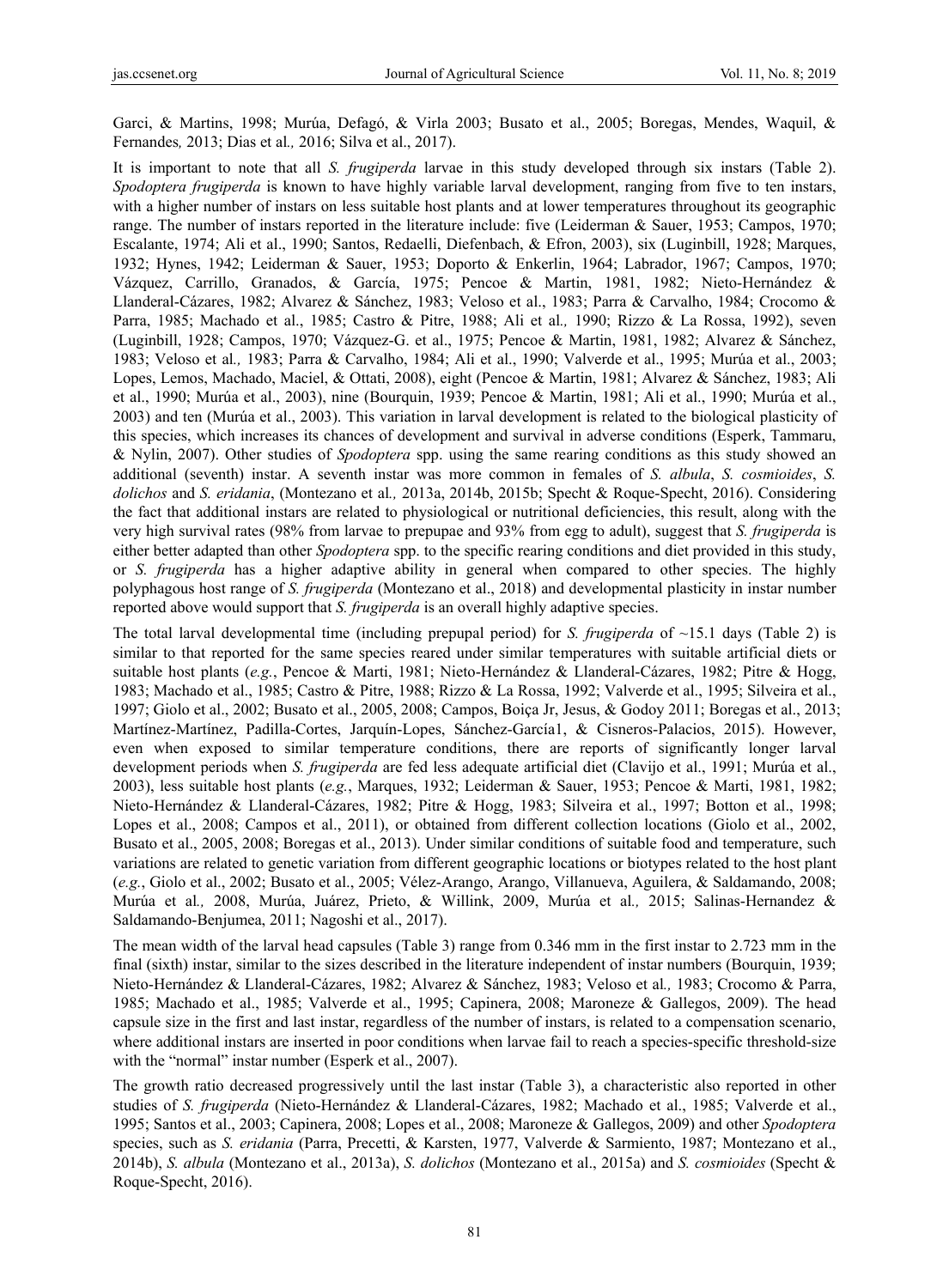The prepupal period, which is usually critical for holometabolous insects due to the metamorphosis process (*e.g.*, Parra, 1991; Schneider, 2009), had the highest survival rate of any growth stage in this study (Table 1). The prepupal duration observed (mean 1.4 days) was similar to reports for the majority of *S. frugiperda* studies under similar conditions (*e.g.*, Leiderman & Sauer, 1953; Campos F. 1970; Nieto-Hernández & Llanderal-Cázares, 1982; Machado et al., 1985; Giolo et al., 2002; Busato et al., 2005, 2008).

Pupal survival was high (97.95%, Table 1), with only one female and three males dying during this period. This is similar to other studies using artificial diet and different maize cultivars (Silveira et al., 1997; Murúa et al*.,* 2003). However, the survival rate was significantly higher when compared to other studies using natural and artificial diets (Kasten Jr. et al., 1978; Garcia, 1981; Veloso et al., 1983; Parra & Carvalho, 1984; Crocomo & Parra, 1985; Clavijo et al*.,* 1991; Silveira et al., 1997; Botton et al., 1998; Giolo et al., 2002; Busato et al., 2005; Reinert & Read, 2008; Barros, Torres, Ruberson, & Oliveira, 2010). The high pupal survival reported here may be related to the availability of sterilized vermiculite, which avoids contamination, and facilitates the burrowing and chamber construction process, facilitating gaseous exchange and maintenance of humidity. Pupal duration was approximately nine days (Table 1), similar to other studies with favorable temperature conditions and suitable artificial diets or host plants (*e.g.*, Campos F. 1970; Piedra, 1974; Kasten Jr. et al., 1978; Combs & Valerio, 1980; Pencoe & Martin, 1982; Pitre & Hogg, 1983; Parra & Carvalho, 1984; Crocomo & Parra, 1985; Pantoja, Smith, & Robinson, 1987; Castro & Pitre, 1988; Clavijo et al., 1991; Rizzo & La Rossa, 1992; Giolo et al., 2002; Murúa et al., 2003, 2008; Santos et al., 2003; Busato et al., 2005, 2008). Pupal weight was extremely variable (143 to 342 mg) (Table 4) but this variation was similar to that reported for specimens collected and reared in similar conditions in Brazil (140-340 mg) (Giolo et al., 2002) and in the United States (150-350 mg) (Leuck & Perkins 1972). However, the literature indicates that some populations, in similar conditions, may have higher weights (336-519 mg) (Bowling, 1967). The mean pupal weight in this study (210.456±40.113 mg) is similar to other studies when larvae were fed natural or artificial diet (*e.g.*, Campos, 1970; Kasten et al., 1978; Parra & Carvalho, 1984; Castro & Pitre, 1988; Silveira et al*.*, 1997; Giolo et al., 2002; Lopes et al., 2008; Murúa et al., 2008; Reinert & Read, 2008; Boregas et al., 2013).

Significant differences between male and female *S. frugiperda* were found for several life stages. Total larval developmental time (larval + prepupal duration) was longer for females compared to males of *S. frugiperda*  (Table 2). When broken down by stadium, small however significant differences were found for the final two larval stages (fifth and six instar) only (Table 2). This difference in the duration of the larval instars after the fourth instar agrees with observations reported for *S. albula*, *S. cosmioides*, *S. dolichos* and *S. eridania* reared under the same conditions (Montezano et al., 2013a, 2014b, 2015b; Specht & Roque-Specht, 2016). Studies addressing the differences between sexes during *S. frugiperda* larval development report those findings can depend on diet, temperature and biotype (host plant and locality), with reports of no differences (Combs & Valerio, 1980; Clavijo et al., 1991; Giolo et al., 2002) or females developing faster than males (Giolo et al., 2002; Nagoshi, 2011). For duration of pupal development, however, this study reported that development was longer for males than females (Table 2); this difference between sexes is well documented for *S. frugiperda* (*e.g.*, Combs & Valerio, 1980; Pencoe & Martin, 1982; Parra & Carvalho, 1984; Crocomo & Parra, 1985; Lynch et al., 1989; Pantoja et al., 1987; Clavijo et al., 1991, Santos et al., 2003). The developmental delay of females during the larval stage was compensated by a faster pupal development, resulting in synchronization between male and female adult emergence, which was also reported for other species of *Spodoptera* reared under the same conditions (Montezano et al., 2013a, 2014b, 2015b; Specht & Roque-Specht, 2016). This result demonstrates how important it is to account for larval, prepupal, and pupal developmental time between males and females. As reported here (Table 4), other studies also found female pupae to be significantly heavier than males at the majority of temperatures and diets tested (Kasten et al., 1978; Combs & Valerio, 1980; Parra & Carvalho, 1984; Machado et al., 1985; Pantoja et al., 1987; Giolo et al., 2002). A higher female pupal weight was also reported for other *Spodoptera* species (Habib, Paleari, & Amaral, 1983; Xue, Pang, Wang, Li, & Liu, 2010; Montezano et al., 2013a, 2014b, 2015b; Specht & Roque-Specht, 2016). The greater pupal weight of females, which is established due to feeding during the larval stage, is likely due to the role of the female in egg production (Allen, Zwaan, & Brakefield, 2011; Specht et al., 2016).

The present study increases the biological knowledge of *S. frugiperda*, the most important *Spodoptera* species in the Americas and recently reported on the African, European and Asian continents (Goergen et al., 2016; CABI, 2017). Having baseline data on developmental parameters for this species under controlled conditions and with a highly suitable diet can be essential for comparison with studies of development under stresses such as adverse field conditions, host plants of variable suitability, or toxicology studies using Bt or other types of insecticides. For example, Lopes et al. (2008) reported head capsule widths of 0.2 mm (first instar) to 1.4 mm (seventh instar)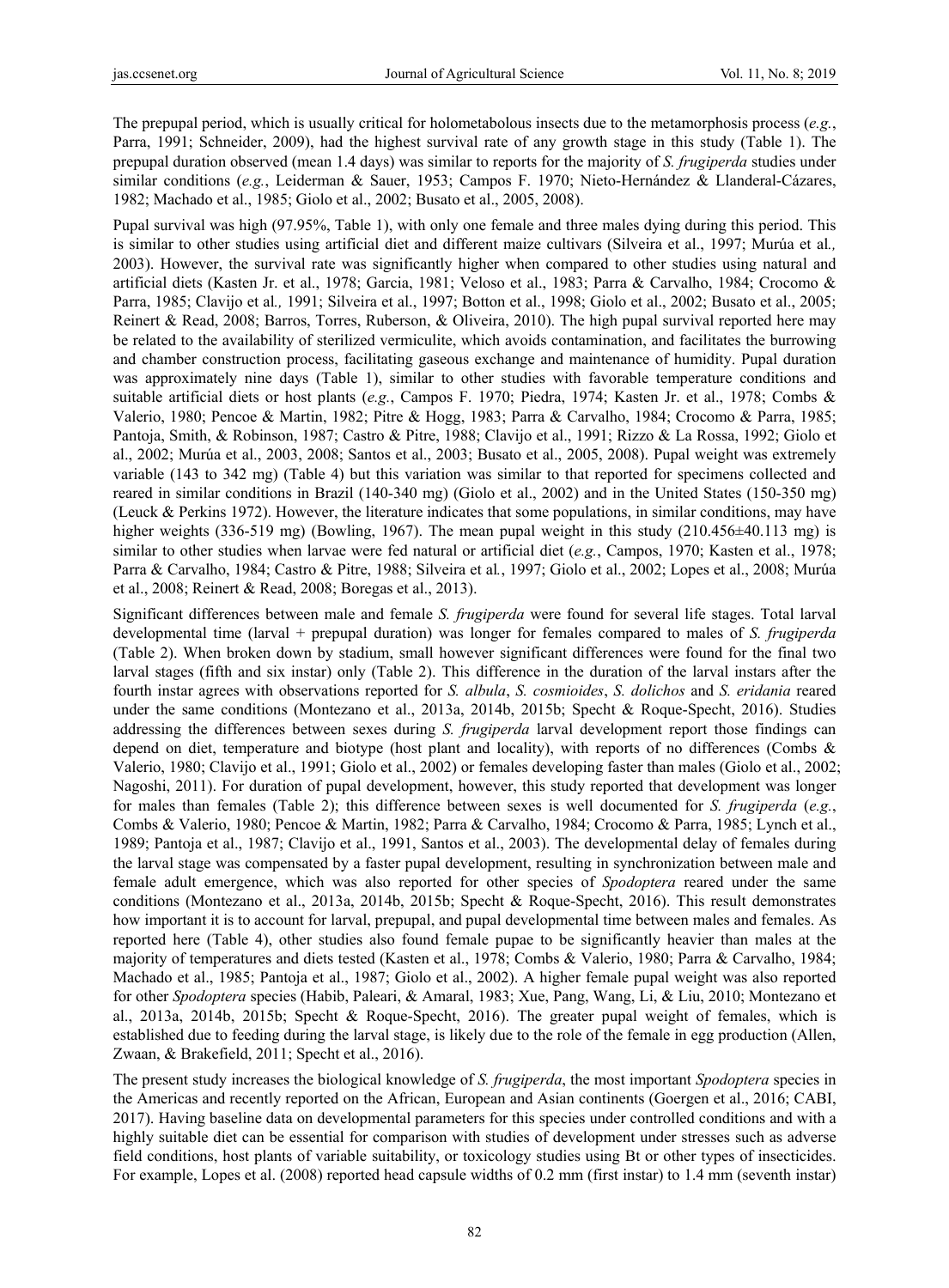for *S. frugiperda* reared on cassava; a comparison to the range of 0.3 mm (first instar) to 2.7 mm (sixth instar) in the current study would suggest that cassava is a less suitable host. Alternatively, Santos et al. (2003) reported only five instars (compared to six instars reported here for artificial diet) for *S. frugiperda* reared on certain cultivars of maize, indicating maize to be a highly suitable host plant. Other ecological stresses may be indicated if developmental parameters vary significantly from the established pattern; for example, parasitized *S. frugiperda* larvae may be smaller at the time of the final instar (*e.g.*, Ashley, 1983; Ashley et al*.,* 1989; Viana & Prates, 2003; Maroneze & Gallegos, 2009).

Despite the lack of exhaustive studies to which to compare, the parameters evaluated in this study show that *S. frugiperda* stands out in some biological aspects related to its status as a major pest of important crops such as maize, sorghum and other grasses, and also as a secondary pest of several crops including soybean, sugarcane, cotton, vegetables and flax. It is important to point out that immature stages of *S. frugiperda* are able to survive and develop faster than other pest species from the same genus under similar laboratory conditions (Montezano et al*.,* 2013a, 2014b, 2015b; Specht & Roque-Specht, 2016), potentially due to the developmental plasticity of this species. In order to develop more effective insect pest management strategies, a better understanding of survival, developmental time, polyphagia and most suitable diet are crucial.

#### **Acknowledgements**

The authors thank the National Council for Scientific and Technological Development (CNPq) for the productivity grants (proc. nº. 306601/2016-8, 305649/2013-2 and proc. nº. 308947/2014-2) in research offered to the first author and second author, respectively, and for the research funding (proc nº. 403376/2013-0) and for Brazilian Agricultural Research Corporation-Embrapa for the research funding (MP2 02.13.14.006.00.00) To Instituto Chico Mendes (ICMBio)-Ministério do Meio Ambiente do Brasil-Authorization for scientific activities SISBIO 38547/(1-6).

#### **References**

- Ali, A., Luttrell, R. G., & Pitre, H. N. (1990). Feeding sites and distribution of fall armyworm (Lepidoptera: Noctuidae) larvae on cotton. *Environmental Entomology, 19*, 1060-1067. https://doi.org/10.1093/ee/ 19.4.1060
- Allen, C. E., Zwaan, B. J., & Brakefield, P. M. (2011). Evolution of sexual dimorphism in the Lepidoptera. *Annual Review of Entomology, 56*, 445-464. https://doi.org/10.1146/annurev-ento-120709-144828
- Alvarez, R. J. A., & Sánchez, G. G. (1983). Variación en el número de instares de *Spodoptera frugiperda* (J.E. Smith). *Revista Colombiana de Entomologia, 9*, 43-49.
- Angulo, A. O., & Jana. S. (1982). La pupa de *Spodoptera* Guenée, 1852, en el norte de Chile (Lepidoptera: Noctudae). *Agricultura Técnica, 42*, 347-349.
- Angulo, A. O., Olivares, T. S., & Weigert, G. T. (2008). *Estados inmaduros de lepidópteros nóctuidos de importancia agrícola y forestal en Chile y claves para su identificación (Lepidoptera: Noctuidae)* (3rd ed.). Universidad de Concepción, Concepción.
- Ashley, T. R. (1983). Growth pattern alterations in fall armyworm, *Spodoptera frugiperda* larvae after parasitization by *Apanteles marginiventris*, *Campoletis grioti*, *Chelonus insularis* and *Eiphosoma vitticolle*. *Florida Entomologist, 66*, 260-266. https://doi.org/10.2307/3494250
- Ashley, T. R., Wiseman, B. R., Davis, F. M., & Andrews, K. L. (1989). The fall armyworm: A bibliography. *Florida Entomologist, 72*, 152-202. https://doi.org/10.2307/3494982
- Barros, E. M., Torres, J. B., Ruberson, J. R., & Oliveira, M. D. (2010). Development of *Spodoptera frugiperda* on different hosts and damage to reproductive structures in cotton. *Entomologia Experimentalis et Applicata, 137*, 237-245. https://doi.org/10.1111/j.1570-7458.2010.01058.x
- Boregas, K. G. B., Mendes, S. M., Waquil, J. M., & Fernandes, G. A. W. (2013). Estádio de adaptação de *Spodoptera frugiperda* (J. E. Smith) (Lepidoptera: Noctuidae) em hospedeiros alternativos. *Bragantia, 72*, 61-70. https://doi.org/10.1590/S0006-87052013000100009
- Botton, M., Carbonari, J. J., Garcia, M. S., & Martins, J. F. S. (1998). Preferência alimentar e biologia de *Spodoptera frugiperda* (J. E. Smith) (Lepidoptera: Noctuidae) em arroz e capim-arroz. *Anais da Sociedade Entomológica do Brasil, 27*, 207-212. https://doi.org/10.1590/S0301-80591998000200006
- Bourquin, F. (1939). Metamorfosis de *Laphygma frugiperda* (Lep. Noctuidae). *Physis, 17*, 423-430.
- Bowling, C. C. (1967). Rearing of two lepidopterous pests of rice on common artificial diet. *Annals of the*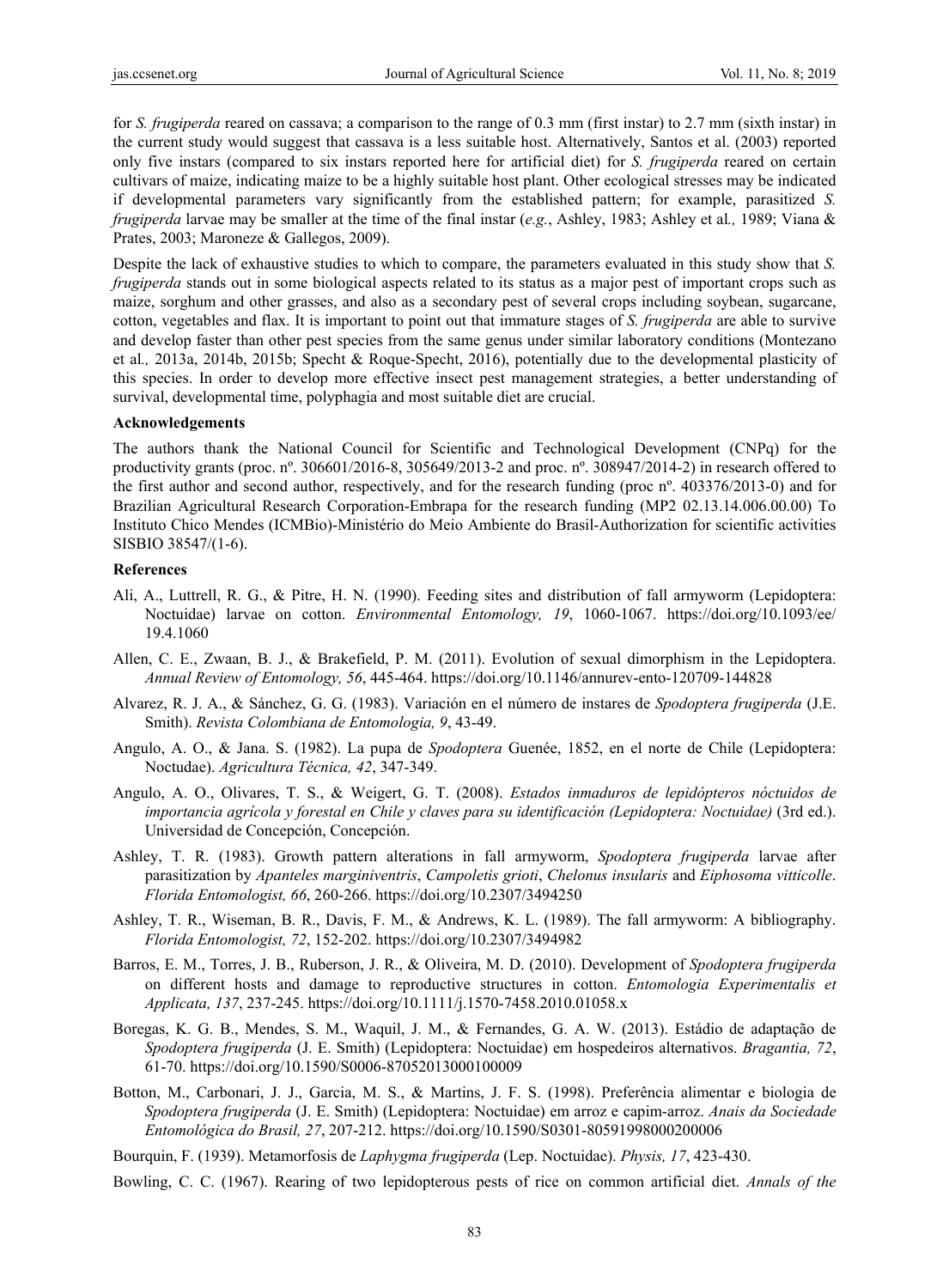*Entomological Society of America, 60*, 1215-1216. https://doi.org/10.1093/aesa/60.6.1215

- Bueno, R. C. O. F., Bueno, A. F., Moscardi, F., Parra, J. R., & Hoffmann-Campo, C. B. (2011). Lepidopteran larvae consumption of soybean foliage: basis for developing multiple-species economic thresholds for pest management decisions. *Pest Management Science, 67*, 170-174. https://doi.org/10.1002/ps.2047
- Busato, G. R., Grützmacher, A. D., Garcia, M. S., Giolo, F. P., Zotti, M. J., & Stefanello Jr., G. J. (2005). Biologia comparada de populações de *Spodoptera frugiperda* (J. E. Smith) (Lepidoptera: Noctuidae) em folhas de milho e arroz. *Neotropical Entomology, 34*, 743-750. https://doi.org/10.1590/S1519- 566X2005000500005
- Busato, G. R., Loeck, A. E., Garcia, M. S., Bernardi, O., Zart, M., Nunes, A. M., & Zazycki, L. C. F. (2008). Compatibilidade reprodutiva entre biótipos "milho" e "arroz" de *Spodoptera frugiperda* (J. E. Smith) (Lepidoptera: Noctuidae). *Revista Brasileira de Agrociência, 14*, 273-278.
- CABI. (2017) *Invasive Species Compendium Datasheets-Spodoptera frugiperda (fall armyworm)*. Retrieved from http://www.cabi.org/isc/datasheet/29810
- Campos, A. P., Boiça Jr., A. L., Jesus, F. G., & Godoy, I. J. (2011). Avaliação de cultivares de amendoim para resistência a *Spodoptera frugiperda*. *Bragantia, 70*, 349-355. https://doi.org/10.1590/S0006-870520110 00200014
- Campos, F. J. (1970). Ciclo biológico y potencial biótico de *Spodoptera frugiperda* (J. E. Smith) en dietas natural y artificial. *Investigaciones Agropecuárias del Peru, 1*, 31-36.
- Cañas-Hoyos, N., Lobo-Echeverri, T., & Saldamando-Benjumea, C. I. (2017). Chemical composition of female sexual glands of *Spodoptera frugiperda* corn and rice strains from Tolima, Colombia. *Southwestern Entomologist, 42*, 375-394. https://doi.org/10.3958/059.042.0207
- Cañas-Hoyos, N., Márquez, E. J., & Saldamando-Benjumea, C. I. (2014). Differentiation of *Spodoptera frugiperda* (Lepidoptera: Noctuidae) corn and rice strains from central Colombia: A wing morphometric approach. *Annals of the Entomological Society of America, 107*, 575-581. https://doi.org/10.1603/AN12154
- Capinera, J. L. (2008). Fall armyworm, *Spodoptera frugiperda* (J. E. Smith) (Lepidoptera: Noctuidae). *Encyclopedia of Entomology*. In J. L. Capinera (Ed.), *Encyclopedia of Entomology* (pp. 1409-1412). Springer, The Netherland.
- Casmuz, A., Juárez, M. L., Socías, M. G., Murúa, M. G., Prieto, S., Medina, S., Willink, E., & Gastaminza, G. (2010). Revisión de los hospederos del gusano cogollero del maíz, *Spodoptera frugiperda* (Lepidoptera: Noctuidae). *Revista de la Sociedad Entomológica. Argentina, 69*, 209-231.
- Castro, M. T., & Pitre, H. N. (1988). Development of fall armyworm, *Spodoptera frugiperda*, from Honduras and Mississippi on sorghum or corn in the laboratory. *Florida Entomologist*, *71,* 49-56. https://doi.org/ 10.2307/3494892
- Chittenden, F. H. (1901). Fall armyworm and variegated cutworm. *USDA Division of Entomology Bulletin, 29*. https://doi.org/10.5962/bhl.title.109855
- Clavijo, S., Fernández, A., Ramírez, A., Delgado, A., & Lathullerie, J. (1991). Influencia de la temperatura sobre el desarrollo de *Spodoptera frugiperda* (Smith) (Lepidoptera: Noctuidae). *Agronomia Tropical, 41*, 245-256.
- Combs Jr., R. L., & Valerio, J. R. (1980). Biology of the fall armyworm on four varieties of bermudagrass when held at constant temperatures. *Environmental Entomology, 9*, 393-396. https://doi.org/10.1093/ee/9.4.393
- Coto, D., Saunders, J. L., Vargas, S. C. L., & King, B. S. (1995). *Plagas invertebradas de cultivos tropicales con énfasis en América Central—Un inventario*. CATIE, Turrialba.
- Crocomo, W. B., & Parra, J. R. P. (1985). Desenvolvimento de *Spodoptera frugiperda* (J. E. Smith, 1797) (Lepidoptera, Noctuidae) sobre milho, trigo e sorgo. *Revista Brasileira de Entomologia, 29*, 363-368.
- Dias, A. S., Marucci, R. C., Mendes, S. M., Moreira, S. G., Araújo, O. G., Santos, C. A., & Barbosa, T. A. (2016). Bioecology of *Spodoptera frugiperda* (Smith, 1757) in different cover crops. *Bioscience Journal, 32*, 337-345. https://doi.org/10.14393/BJ-v32n2a2016-29759
- Doporto, L., & Enkerlein, D. (1964). La biología del cogollero *Laphigma frugiperda* (S y A) bajo condiciones de laboratorio. *Folia Entomologica Mexicana, 7-8*, 45-46.
- Escalante, G. J. A. (1974). Contribución al conocimiento de la biología de *Heliothis zea* y *Spodoptera frugiperda*,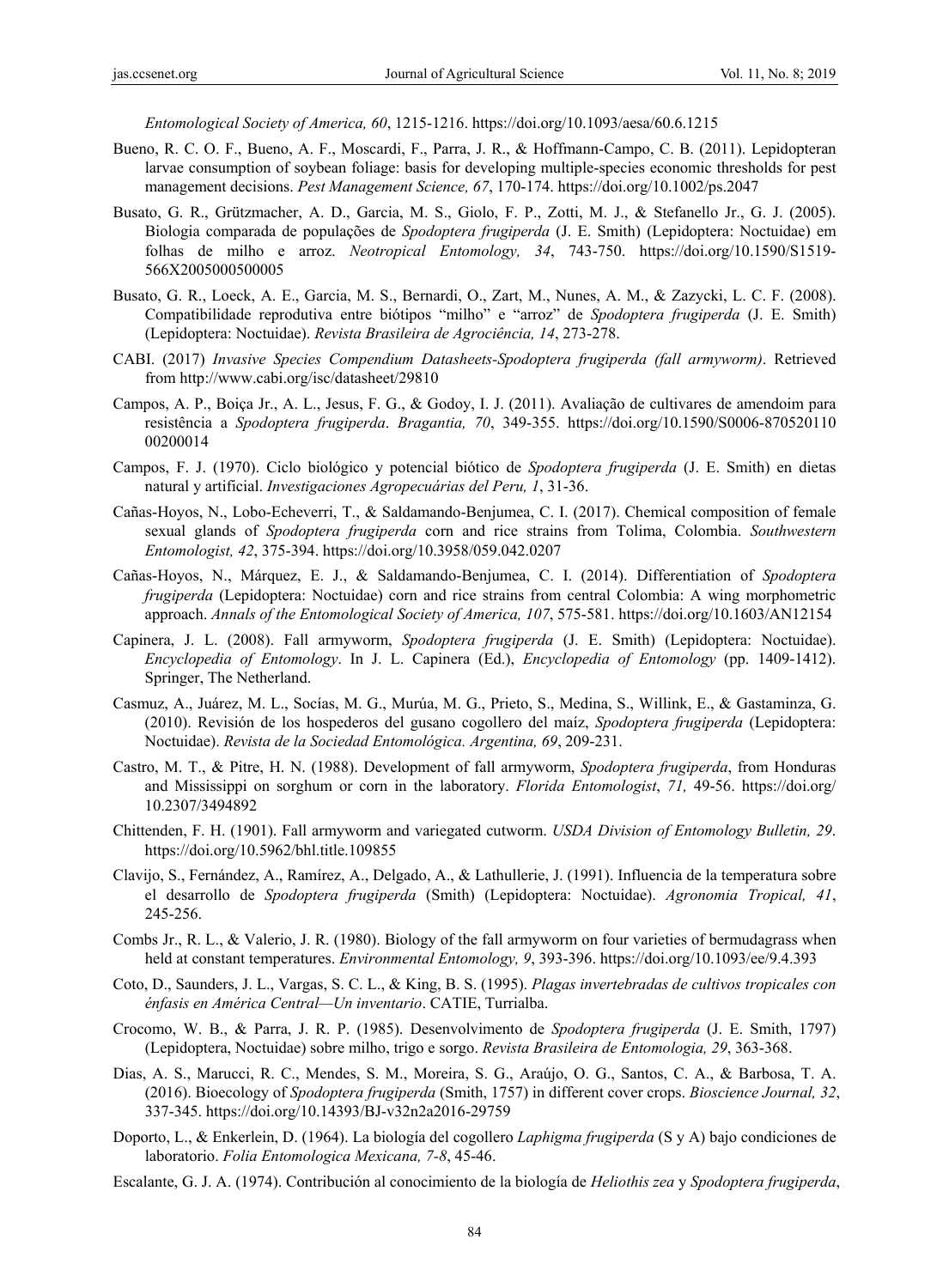en el Cusco. *Revista Peruana de Entomologia, 17*, 121-122.

- Esperk, T., Tammaru, T., & Nylin, S. (2007). Intraspecific variability in number of larval instars in insects. *Journal of Economic Entomology, 100*, 627-645. https://doi.org/10.1093/jee/100.3.627
- Garcia, R. J. L. (1981). Comparación de desarrollo de *Spodoptera frugiperda* (J. E. Smith) (Lepidoptera: Noctuidae), criado sobre una dieta artificial y sobre maíz. *Boletin de Entomologia Venezolana, 1*, 131-137.
- Garner, J. W., & Lynch, R. E. (1981). Fall armyworm leaf consumption and development on Florunner peanuts. *Journal of Economic Entomology, 74*, 191-193. https://doi.org/10.1093/jee/74.2.191
- Giolo, F. P., Grutzmacher, A. D., Garcia, M. S., & Busato, G. R. (2002). Parâmetros biológicos de *Spodoptera frugiperda* (J. E. Smith, 1797) (Lepidoptera: Noctuidae) oriundas de diferentes localidades e hospedeiros. *Revista Brasileira de Agrociência, 8*, 219-224.
- Goergen, G., Kumar, P. L., Sankung, S. B., Togola, A., & Tamò, M. (2016). First report of outbreaks of the fall armyworm *Spodoptera frugiperda* (J. E. Smith) (Lepidoptera, Noctuidae), a new alien invasive pest in West and Central Africa. *PLoS ONE, 11*, 10. https://doi.org/10.1371/journal.pone.0165632
- Greene, G. L., Leppla, N. C., & Dickerson, W. A. (1976). Velvetbean caterpillar: A rearing procedure and artificial medium. *Journal of Economic Entomology, 69*, 487-488. https://doi.org/10.1093/jee/69.4.487
- Groot, A., Marr, M., Heckel, D., & Schölf, G. (2010). The roles and interactions of reproductive isolation mechanism in fall armyworm (Lepidoptera: Noctuidae) host strains. *Ecologycal Entomology, 35*, 105-118. https://doi.org/10.1111/j.1365-2311.2009.01138.x
- Habib, M. E. M., Paleari, M. L., & Amaral, E. C. (1983). Effect of three larval diets on the development of the armyworm, *Spodoptera latifascia* Walker, 1856 (Lepidoptera: Noctuidae). *Revista Brasileira de Zoologia, 1*, 177-182. https://doi.org/10.1590/S0101-81751982000300007
- Hardke, J. T., Lorenz, G. M., & Leonard, B. R. (2015). Fall Armyworm (Lepidoptera: Noctuidae) ecology in Southeastern Cotton*. Journal of Integrated Pest Management, 6*, 10. https://doi.org/10.1093/jipm/pmv009
- Hynes, H. B. N. (1942). Lepidopterous pests of maize in Trinidad. *Tropical Agriculture, 29*, 194-202.
- Kasten Jr., P., Precetti, A. A. C. M., & Parra, J. R. P. (1978). Dados biológicos comparativos de *Spodoptera frugiperda* (J. E. Smith, 1797) em duas dietas artificiais e substrato natural. *Revista de Agricultura, 53*, 68-78.
- Labrador, J. R. (1967). *Estudio de Biología y Combate del Gusano Cogollero del maíz Laphygma frugiperda (S. &. A)*. Universidad del Zulia, Venezuela, Maracaibo.
- Leiderman, L., & Sauer, H. F. G. (1953). A lagarta dos milharais (*Laphygma frugiperda* Abbot & Smith, 1797). *O Biológico, 19*, 105-113.
- Leuck, D. B., & Perkins W. D. (1972). A method of estimating fall armyworm progeny reduction when evaluating control achieved host-plant resistance. *Journal of Economic Entomology, 65*, 482-483. https://doi.org/10.1093/jee/65.2.482
- Levy, C., García, A., & Maruniak J. (2002). Strain identification of *Spodoptera frugiperda* (Lepidoptera: Noctuidae) insects and cell line: PCR-RFLP of cytocrome oxidase c subunit I gene. *Florida Entomologist, 85*, 186-190. https://doi.org/10.1653/0015-4040(2002)085[0186:SIOSFL]2.0.CO;2
- Lopes, G. S., Lemos, R. N. S., Machado, K. K. G., Maciel, A. A. S., & Ottati, A. L.T. (2008). Biologia de *Spodoptera frugiperda* (J. Smith) (Lepidoptera: Noctuidae) em folhas de mandioca (*Manihot esculenta,*  Crantz). *Revista Caatinga*, *21,* 134-140.
- Luginbill, P. (1928). *The Fall Armyworm*. USDA Technical Bulletin.
- Lynch, R. E., Nwanze, K. F., Wiseman, B. R., & Perkins, W. D. (1989). Fall armyworm (Lepidoptera: Noctuidae) development and fecundity when reared as larvae on different meridic diets. *Journal of Agricultural Entomology, 6*, 101-111.
- Machado, V. L. L, Giannotti, E., & Oliveira. R. M. (1985). Aspectos biológicos de *Spodoptera frugiperda* (J. E. Smith, 1797) (Lepidoptera: Noctuidae) em couve. *Anais da Sociedade Entomológica do Brasil, 14*, 121-130.
- Maroneze, D. M., & Gallegos, D. M. N. (2009). Efeito de extrato aquoso de *Melia azedarach* no desenvolvimento das fases imatura e reprodutiva de *Spodoptera frugiperda* (J. E. Smith, 1797) (Lepdoptera: Noctuidae). *Semina: Ciências Agrárias, 30*, 537-550. https://doi.org/10.5433/1679-0359.2009v30n3p537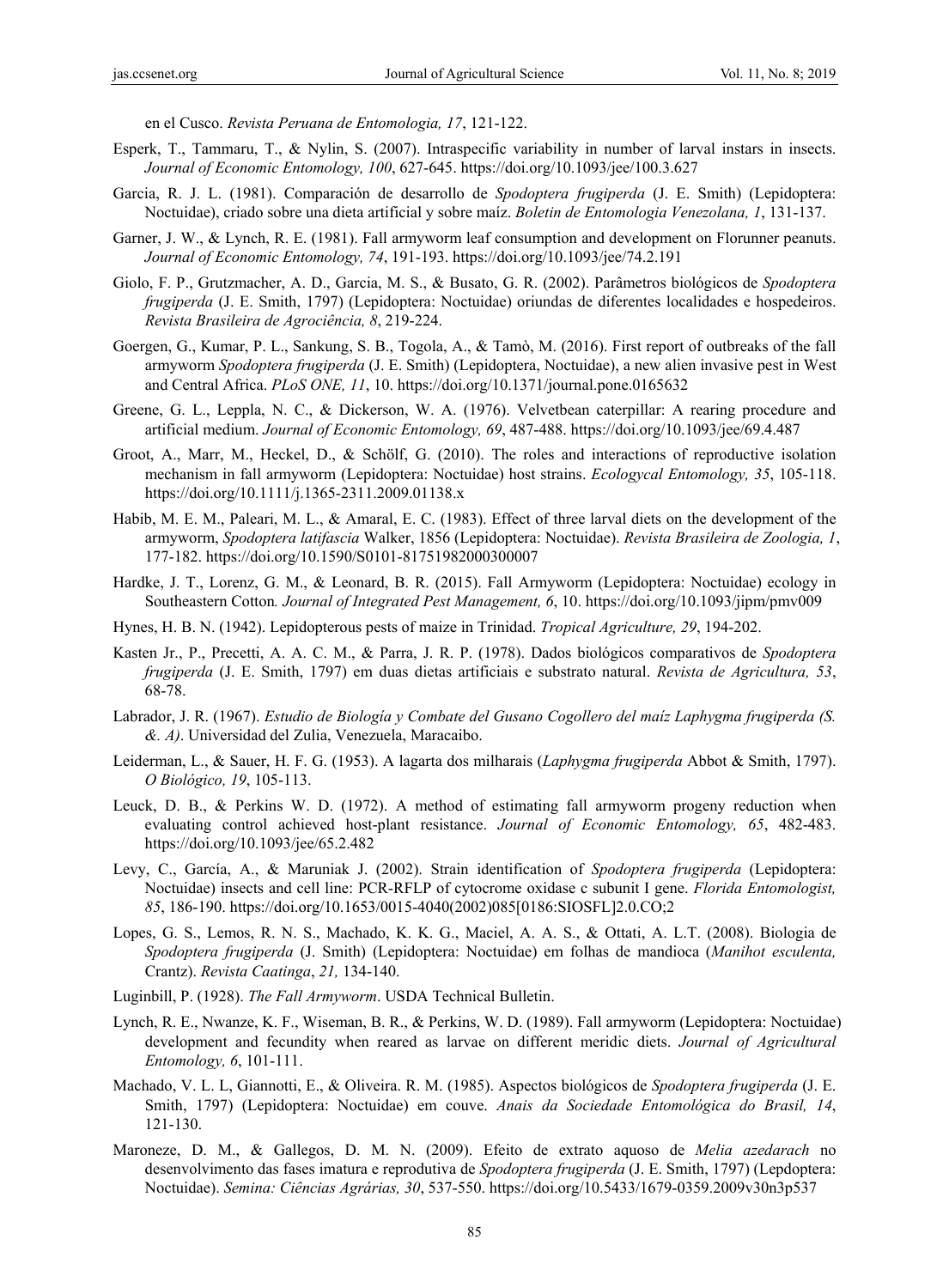- Marques, L. A. (1932). Lagartas nocivas à Batata doce e meios de combate-las. *Chácaras e Quintais, 46*, 631-632.
- Martínez-Martínez, L., Padilla-Cortes, E., Jarquín-López, R., Sánchez-García1, J. A., & Cisneros-Palacios, M. E. (2015). Desempeño del gusano cogollero *Spodoptera frugiperda* (Smith) (Lepidoptera: Noctuidae) alimentado con maíz e higuerilla. *Folia Entomológica Mexicana, 2*, 397-403.
- Milano, P., Berti Filho, E., Parra, J. R. P., & Cônsoli, F. L. (2008). Influência da temperatura na frequência de cópula de *Anticarsia gemmatalis* (Hübner) e *Spodoptera frugiperda* (J. E. Smith) (Lepidoptera: Noctuidae). *Neotropical Entomology, 37*, 528-535. https://doi.org/10.1590/S1519-566X2008000500005
- Montezano, D. G., Sosa-Gómez, D. R., Paula-Moraes, S. V., Roque-Specht, V. F., Fronza, E. Barros, N. M., & Specht, A. (2015a). Immature Development of *Spodoptera dolichos* (Fabricius) (Lepidoptera: Noctuidae). *Neotropical Entomology, 45*, 22-27. https://doi.org/10.1007/s13744-015-0333-2
- Montezano, D. G., Sosa-Gómez, D. R., Paula-Moraes, S. V., Roque-Specht, V. F., Fronza, E., Barros, N. M., & Specht, A. (2015b). Biotic potential and reproductive parameters of *Spodoptera dolichos* (Fabricius, 1794) (Lepidoptera: Noctuidae), in the laboratory. *Revista Zoologia, 32*, 485-491. https://doi.org/10.1590/ s1984-46702015000600008
- Montezano, D. G., Specht, A., Sosa-Gómez, D. R., Roque-Specht V. F., & Barros, N. M. (2013b). Biotic potential and reproductive parameters of *Spodoptera eridania* (Stoll) (Lepidoptera, Noctuidae) in the laboratory. *Revista Brasileira de Entomologia, 57*, 340-345. https://doi.org/10.1590/S0085-56262013005 000026
- Montezano, D. G., Specht, A., Sosa-Gómez, D. R., Roque-Specht, V. F., Bortolin, T. M, Fronza, E., Pezzi, P., … Barros, N. M. (2013a). Immature stages of *Spodoptera albula* (Walker) (Lepidoptera: Noctuidae): Developmental parameters and host plants. *Anais da Acadêmia Brasileira de Ciências, 85*, 271-284. https://doi.org/10.1590/S0001-37652013000100013
- Montezano, D. G., Specht, A., Sosa-Gómez, D. R., Roque-Specht, V. F. Bortolin, T. M., Fronza, E., … Barros, N. M. (2014a). Biotic potential, fertility and life table of *Spodoptera albula* (Walker) (Lepidoptera: Noctuidae), under controlled conditions. *Anais da Academia Brasileira de Ciências, 86*, 723-732. https://doi.org/10.1590/0001-3765201402812
- Montezano, D. G., Specht, A., Sosa-Gómez, D. R., Roque-Specht, V. F., & Barros, N. M. (2014b). Immature stages of the armyworm, *Spodoptera eridania*: Developmental parameters and host plants. *Journal of Insect Science, 14*, 1-11. https://doi.org/10.1093/jisesa/ieu100
- Montezano, D. G., Specht, A., Sosa-Gómez, D. R., Roque-Specht, V. F., Souza Silva, J. C., Peterson, J. A., & Hunt, T. E. (2018). Host plants of *Spodoptera frugiperda* (Lepidoptera: Noctuidae) in the Americas. *African Entomology, 26*(2). https://doi.org/10.4001/003.026.0286
- Murúa, M. G., Defagó, V., & Virla, E. (2003). Evaluación de cuatro dietas artificiales para la cría de *Spodoptera frugiperda* (Lep.: Noctuidae) destinada a mantener poblaciones experimentales de himenópteros parasitoides. *Boletin de Sanidad Vegetal Plagas, 29*, 43-51.
- Murúa, M. G., Juárez, M. L., Prieto S., & Willink, E. (2009). Distribución temporal y espacial de poblaciones de *Spodoptera frugiperda* (Smith) (Lepidoptera: Noctuidae) en diferentes hospederos en provincias del norte de Argentina. *Revista industrial y agrícola de Tucumán*, *86*, 25-36.
- Murúa, M. G., Nagoshi, R. N., Santos, D. A., Hay-Roe, M., Meagher, R. L., & Vilardi, J. C. (2015). Demonstration using field collections that Argentina fall armyworm populations exhibit strain-specific host plant preferences. *Journal of Economic Entomology, 108*, 2305-15. https://doi.org/10.1093/jee/tov203
- Murúa, M. G., Vera, M. T., Abraham, S., Juárez, M. L., Prieto, S., Head, G. P., & Willink, E. (2008). Fitness and mating compatibility of *Spodoptera frugiperda* (Smith) (Lepidoptera: Noctuidae) populations from different host plant species and regions in Argentina. *Annals of the Entomological Society of America, 101*, 639-649. https://doi.org/10.1603/0013-8746(2008)101[639:FAMCOS]2.0.CO;2
- Nagoshi, R. N. (2011). Artificial selection for developmental rates in fall armyworm (Lepidoptera: Noctuidae) and its implications on the design of feeding studies. *Annals of the Entomological Society of America, 104*, 88-94. https://doi.org/10.1603/AN10110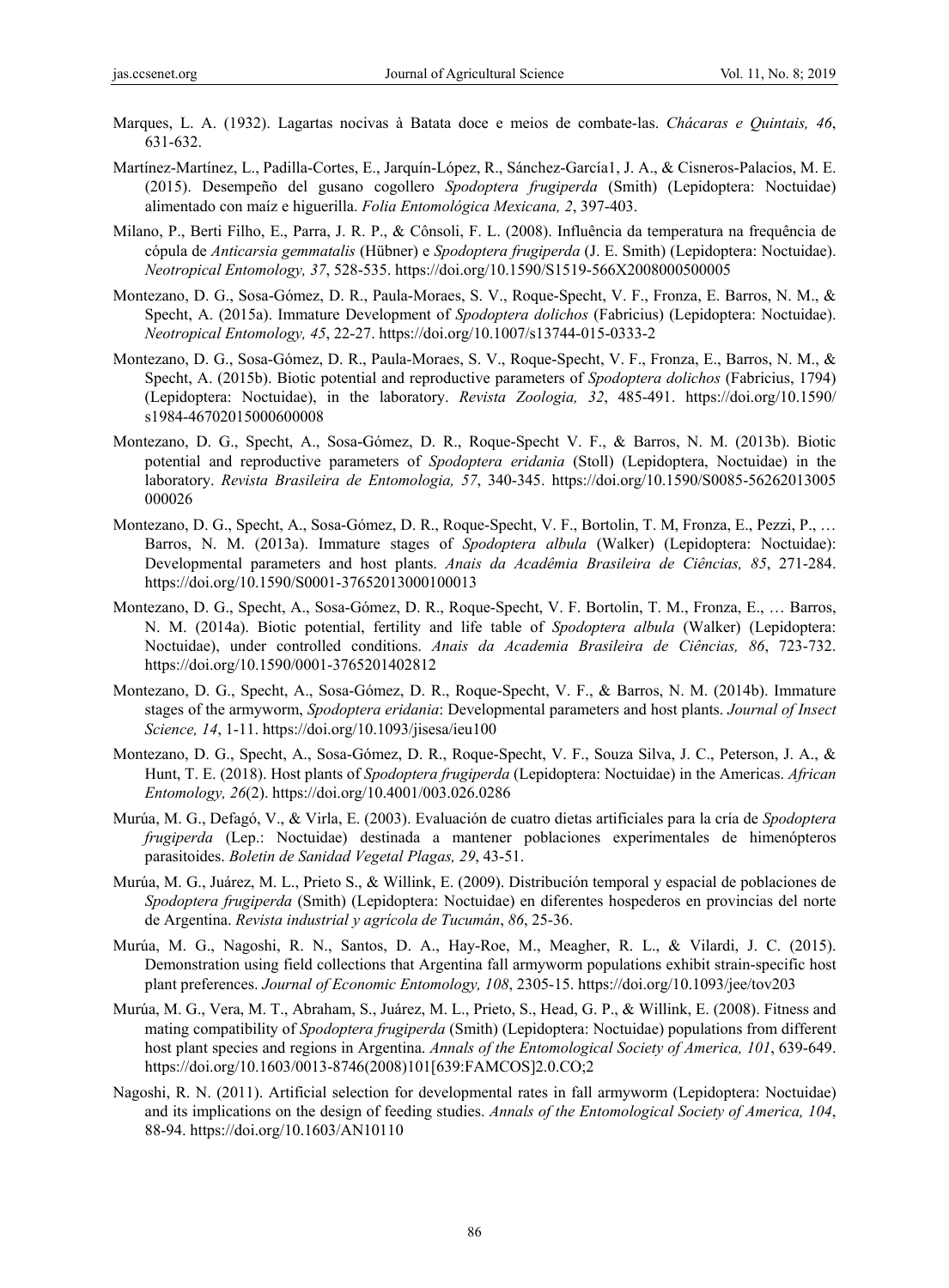- Nagoshi, R. N., & Meagher, R. L. (2004). Seasonal distribution of fall armyworm (Lepidoptera: Noctuidae) host strains in agricultural and turf grass habitats. *Environmental Entomology, 33*, 881-889. https://doi.org/ 10.1603/0046-225X-33.4.881
- Nagoshi, R. N., &. Meagher, R. L. (2003). Fall armyworm FR sequences map to sex chromosomes and their distribution in the world indicate limitations in interstrain mating. *Insect Molecular Biology, 12*, 453-456. https://doi.org/10.1046/j.1365-2583.2003.00429.x
- Nagoshi, R. N., Fleischer, S., Meagher, R. L., Hay-Roe, M., Khan, A., Murúa, M. R., … Westbrook, J. (2017). Fall armyworm migration across the Lesser Antilles and the potential for genetic exchanges between North and South American populations. *PLoS ONE, 12*(2). https://doi.org/10.1371/journal.pone.0171743
- Nagoshi, R. N., Meagher, R. L., & Hay-Roe, M. (2012). Inferring the annual migration patterns of fall armyworm (Lepidoptera: Noctuidae) in the United States from mitochondrial haplotypes. *Ecology and Evolution, 2*, 1458-1467. https://doi.org/10.1002/ece3.268
- Nagoshi, R. N., Silvie, P., & Meagher, R. L. (2007). Comparison of haplotype frequencies differentiate fall armyworm (Lepidoptera: Noctuidae) corn-strain populations from Florida and Brazil. *Journal of Economic Entomology, 100*, 954-961. https://doi.org/10.1093/jee/100.3.954
- Nieto-Hernadez, R., & Llanderal-Cázares, C. (1982). Biología e identificación de estadíos larvales de *Spodoptera frugiperda* (Smith) (Lep. Noctuidae). *Folia Entomológica Mexicana, 54*, 11.
- Pantoja, A., Smith, C. M., & Robinson, J. F. (1987). Development of the fall armyworm, *Spodoptera frugiperda*, strains from Louisiana and Puerto Rico. *Environmental Entomology, 16*, 116-119. https://doi.org/10.1093/ ee/16.1.116
- Parra, J. R. P. (1991). Consumo e utilização de alimentos por insetos. In A.R. Panizzi, & J. R. P. Parra (Eds.), *Ecologia nutricional de insetos e suas implicações no manejo integrado de pragas* (pp. 9-65). Manole, São Paulo.
- Parra, J. R. P., & Carvalho, S. M. (1984). Biologia e nutrição quantitativa de *Spodoptera frugiperda* (J. E. Smith, 1797) em meios artificiais compostos de diferentes variedades de feijão. *Anais da Sociedade Entomológica do Brasil, 13*, 306-319.
- Parra, J. R. P., Precetti, A. A. C. M., & Karsten Jr., P. (1977). Aspectos biológicos de *Spodoptera eridania*  (Cramer, 1782) (Lepidoptera: Noctuidae) em soja e algodão. *Anais da Sociedade Entomológica do Brasil, 6*, 147-155.
- Pashley, D. P. (1986). Host-associated genetic differentiation in fall armyworm (Lepidoptera: Noctuidae) a sibling species complex? *Annals of the Entomological Society of America, 79*, 898-904. https://doi.org/ 10.1093/aesa/79.6.898
- Pashley, D. P., & Martin, J. A. (1987). Reproductive incompatibility between host strains of the fall armyworm (Lepidoptera: Noctuidae). *Annals of the Entomological Society of America, 80*, 731-733. https://doi.org/ 10.1093/aesa/80.6.731
- Pashley, D. P., Hammond, A. M., & Hardy, T. N. (1992). Reproductive isolating mechanisms in fall armyworm host strains (Lepidoptera: Noctuidae). *Annals of the Entomological Society of America, 85*, 400-405. https://doi.org/10.1093/aesa/85.4.400
- Pastrana, J. A. (2004). *Los Lepidópteros Argentinos: Sus plantas hospedadoras y otros substratos alimenticios* (p. 334). Sociedad Entomológica Argentina, Buenos Aires.
- Pencoe, N. L., & Martin, P. B. (1981). Development and reproduction of fall armyworms on several wild grasses. *Environmental Entomology, 10*, 999-1002. https://doi.org/10.1093/ee/10.6.999
- Pencoe, N. L., & Martin, P. B. (1982). Fall armyworm (Lepidoptera: Noctuidae) larval development and adult fecundity on five grass hosts. *Environmental Entomology, 11*, 720-723.
- Piedra, F. (1974). Effect of different forage diets on the biology of *Spodoptera frugiperda* (Lep. Noctuidae). *Cuban Journal Agriculture Science, 8*, 99-103.
- Pitre, H. N., & Hogg, D. B. (1983). Development of the fall armyworm on cotton, soybean and corn. *Journal of the Georgia Entomological Society, 18*, 182-187.
- Pogue, G. M. (2002). A world revision of the genus *Spodoptera* Guenée (Lepidoptera: Noctuidae). *Philadelphia: American Entomological Society, 43*, 1-202.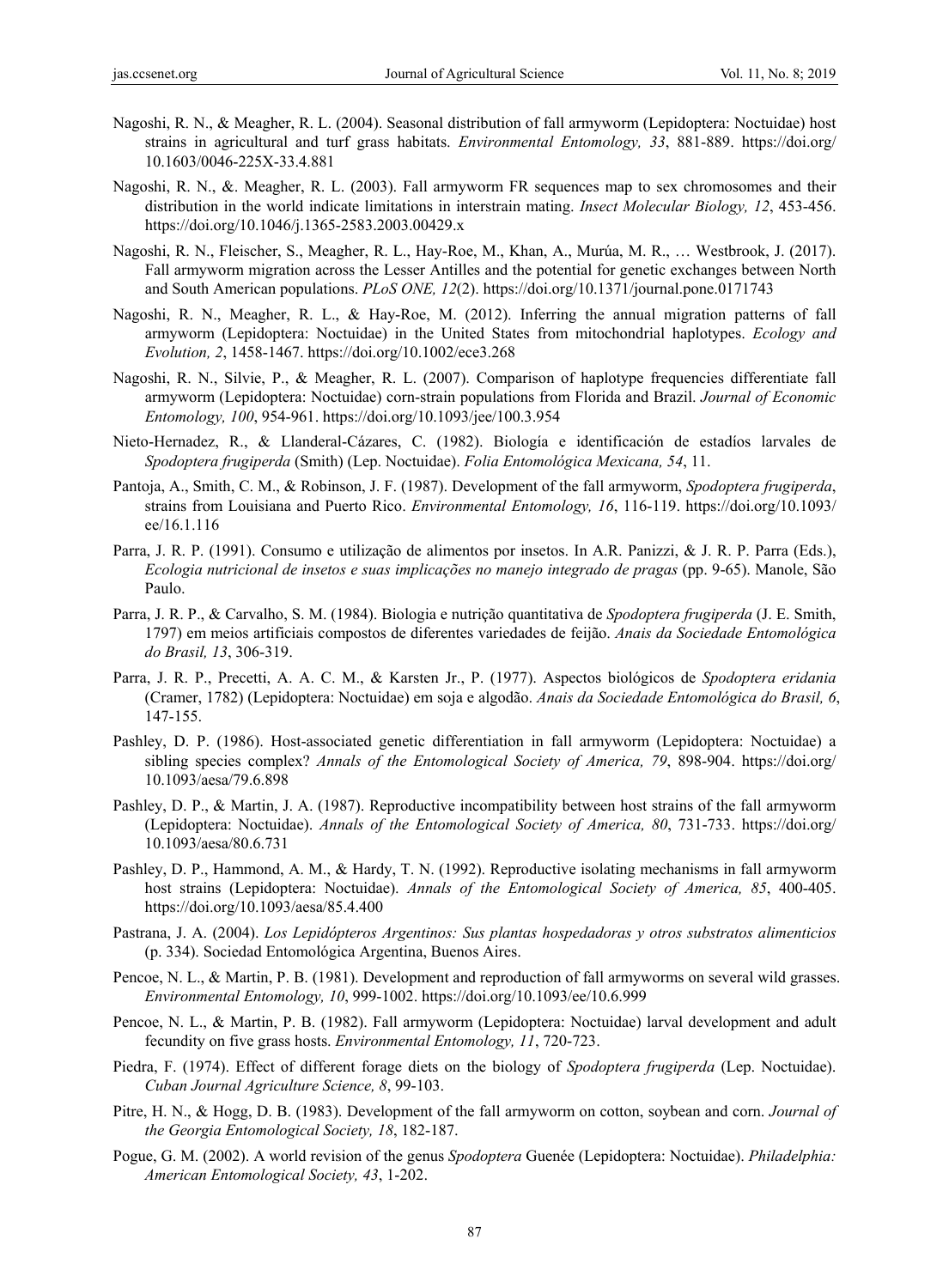- Prowell, D. P., McMichael, M., & Silvain, J. F. (2004), Multilocus genetic analysis of host use, introgression and speciation in host strains of fall armyworm (Lepidoptera: Noctuidae). *Annals of the Entomological Society of America, 97*, 1034-1044. https://doi.org/10.1603/0013-8746(2004)097[1034:MGAOHU]2.0.CO;2
- Reinert, J. A., & Read, J. C. (2008). Fall armyworm (Lepidoptera: Noctuidae) resistance in Texas bluegrass, Kentucky bluegrass, and their hybrids (*Poa* spp.). *Florida Entomologist, 91*, 592-597.
- Rizzo, H. F., & La Rossa, F. R. (1992). Aspectos morfológicos y biológicos de la "oruga militar tardia" (*Spodoptera frugiperda* (J. E. Smith) (Lep.: Noctuidae). *Revista de la Facultad de Agronomía. Universidad de Buenos Aires, 13*, 2-3.
- Rogers, S. O., & Bendich, A. J. (1988). Extraction of DNA from plant tissues. In S. B. Gelvin, & R. A. Schilperoort (Eds.), *Plant molecular biology manual.* Kluwer Academic Publisher, Dordretch, Belgium. https://doi.org/10.1007/978-94-017-5294-7\_6
- Sadek, M. M., & Anderson, P. (2007). Modulation of reproductive behavior of *Spodoptera littoralis* by host and non-host plant leaves. *Basic and Applied Ecology, 8*, 444-452. https://doi.org/10.1016/j.baae.2006.08.001
- Salinas-Hernández, H., & Saldamando-Benjumea, C. I. (2011). Haplotype identification within *Spodoptera frugiperda* (J. E. Smith) (Lepidoptera: Noctuidae) corn and rice strains from Colombia. *Neotropical Entomology, 40*, 421-430.
- Santos, L. M., Redaelli, L. R., Diefenbach L. M. G., & Efrom, C. F. S. (2003). Larval and pupal stage of *Spodoptera frugiperda* (J. E. Smith) (Lepidoptera: Noctuidae) in sweet and field corn genotypes. *Brazilian Journal of Biology, 63*, 627-633. https://doi.org/10.1590/S1519-69842003000400009
- Santos, L. M., Redaelli, L. R., Diefenbach, L. M. G., & Efrom, C. F. S. (2004). Fertility and longevity of *Spodoptera frugiperda* (J. E. Smith) (Lepidoptera: Noctuidae) in corn genotypes. *Ciência Rural*, *34*, 345-350. https://doi.org/10.1590/S0103-84782004000200002
- Schneider, J. C. (2009). *Principles and procedures for rearing high quality insects*. Mississippi State University, MS, USA.
- Sharanabasappa, Kalleshwaraswamy, C. M., Asokan, R., Mahadeva Swamy, H. M., Maruthi, M. S., Pavithra, H. B., ... Goergen, G. (2018). First report of the Fall armyworm, *Spodoptera frugiperda* (J. E. Smith) (Lepidoptera: Noctuidae), an alien invasive pest on maize in India. *Pest Management in Horticultural Ecosystems, 24*(1), 23-29.
- Silva, A. G. A., Gonçalves, C. R., Galvão, D. M., Gonçalves, A. J. L., Gomes, J. Silva, M. N., & Simoni, L. (1968). *Quarto catálogo dos insetos que vivem nas plantas do Brasil: Seus parasitos e predadores*, Parte II, tomo 1o, Insetos, hospedeiros e inimigos naturais. Ministério da Agricultura, Rio de Janeiro.
- Silva, D. M., Bueno, A. F. Andrade, K., Stecca, C. S., Neves, P. M. O. J., & Oliveira, M. C. N. (2017). Biology and nutrition of *Spodoptera frugiperda* (Lepidoptera: Noctuidae) fed on different food sources. *Scientia Agricola, 74*, 18-31. https://doi.org/10.1590/1678-992x-2015-0160
- Silveira, L. C. P., Vendramim L. D., & Rossetto, C. J. (1997). Efeito de genótipos de milho no desenvolvimento de *Spodoptera frugiperda* (J. E. Smith). *Anais da Sociedade Entomológica do Brasil, 26*, 291-298. https://doi.org/10.1590/S0301-80591997000200010
- Singh, P. (1983). A general purpose laboratory diet mixture for rearing insects. *Insect Science and Applications, 4,* 357-362. https://doi.org/10.1017/S1742758400002393
- Smith, J. E. (1797). *The natural history of the rarer lepidopterous insects of Georgia*. Including their systematic characters, the particulars of their several metamorphoses, and the plants on which they feed. Collected from the observations of Mr. John Abbot, many years resident in that country.
- Specht, A., & Roque-Specht, V. F. (2016). Immature stages of *Spodoptera cosmioides* (Lepidoptera: Noctuidae): developmental parameters and host plants. *Revista Zoologia, 33*, e20160053. https://doi.org/10.1590/ S1984-4689zool-20160053
- Specht, A., Montezano, D. G., Sosa-Gómez, D. R., Paula-Moraes, S. V., Roque-Specht, V. F., & Barros, N. M. (2016). Reproductive potential of *Spodoptera eridania* (Stoll) (Lepidoptera: Noctuidae) in the laboratory: effect of multiple couples and the size. *Brazilian Journal of Biology, 76*, 526-530.
- Storer, N. P., Babcock, J. M., Schlenz, M., Meade, T., Thompson, G. D., Bing, J. W. & Huckaba, R. M. 2010. Discovery and characterization of field resistance to Bt maize: *Spodoptera frugiperda* (Lepidoptera: Noctuidae) in Puerto Rico. *Journal of Economic Entomology, 103*, 1031-1038.